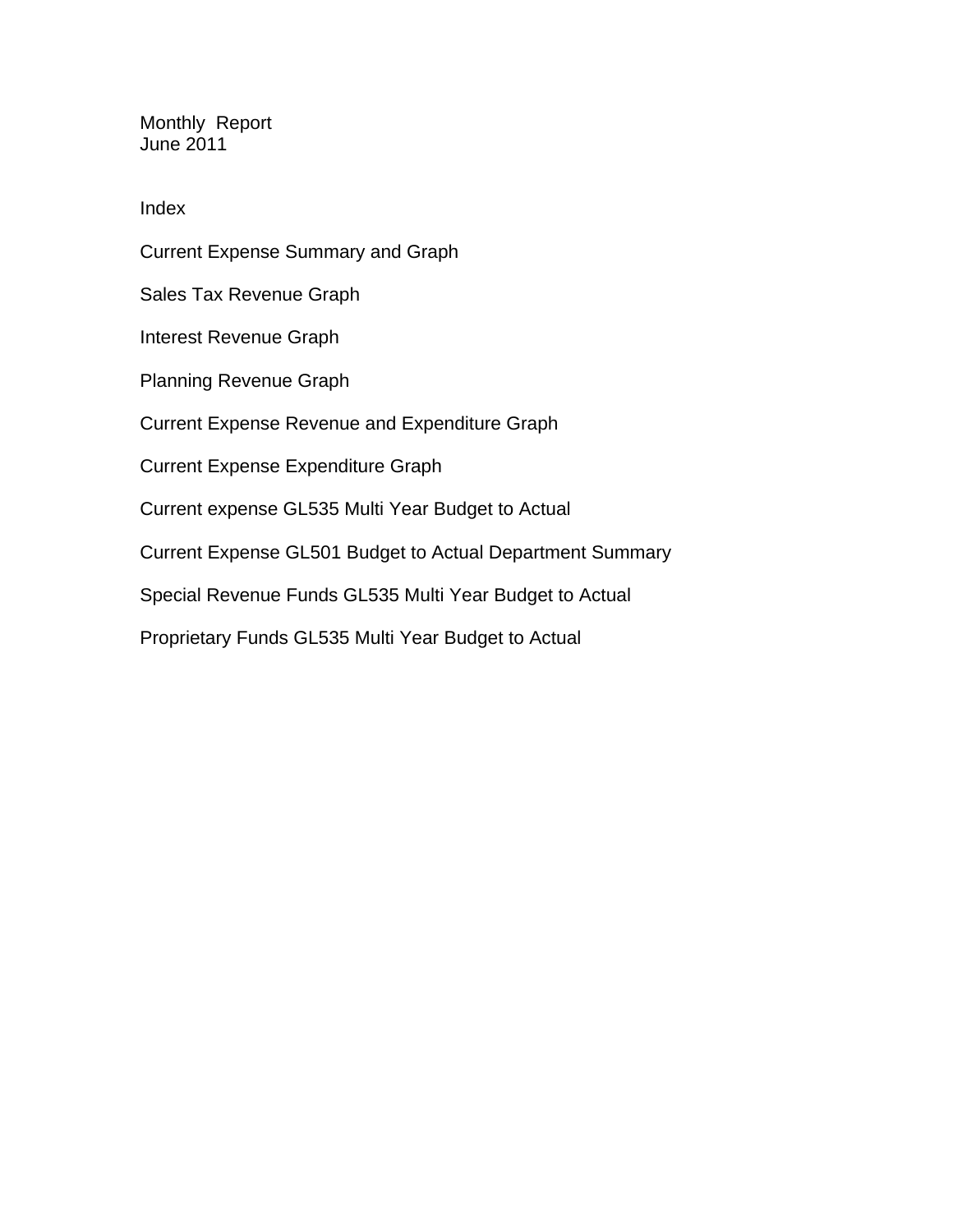| CURRENT EXPENSE Thousands (000's) |                |                          |                         |               |                |            |                        |               |                          |            |                         |               |
|-----------------------------------|----------------|--------------------------|-------------------------|---------------|----------------|------------|------------------------|---------------|--------------------------|------------|-------------------------|---------------|
|                                   |                | <b>Current Year</b>      |                         |               |                | 2010       |                        |               |                          | 2009       |                         |               |
|                                   | Current        | <b>YTD</b>               | <b>Budget</b>           | % VS          | Current        | <b>YTD</b> | <b>Budget</b>          | % VS          | Current                  | <b>YTD</b> | <b>Budget</b>           | % VS          |
|                                   | Actual         | Actual                   | Net of Beg.<br>Fund Bal | <b>Budget</b> | Actual         | Actual     | Net of Bea<br>Fund Bal | <b>Budget</b> | Actual                   | Actual     | Net of Beg.<br>Fund Bal | <b>Budget</b> |
| Revenue                           |                |                          |                         |               |                |            |                        |               |                          |            |                         |               |
| <b>Property Tax</b>               | 88             | 3,986                    | 7,437                   | 54%           | 99             | 3,807      | 7,368                  | 52%           | 60                       | 3,758      | 6,844                   | 55%           |
| Sales Tax                         | 324            | 1,958                    | 4,111                   | 48%           | 316            | 2,062      | 4,326                  | 48%           | 265                      | 2,149      | 4,593                   | 47%           |
| Planning and Community            | 167            | 735                      | 1,363                   | 54%           | 162            | 726        | 1.229                  | 59%           | 111                      | 533        | 1,032                   | 52%           |
| Interest - Investment             | 6              | 64                       | 350                     | 18%           | 47             | 183        | 550                    | 33%           | 89                       | 475        | 529                     | 90%           |
| Other                             | 527            | 3,293                    | 5,327                   | 62%           | 509            | 2,949      | 5,171                  | 57%           | 546                      | 2,900      | 5,134                   | 56%           |
| Subtotal                          | 1,112          | 10,036                   | 18,588                  | 54%           | 1,133          | 9,727      | 18,644                 | 52%           | 1,071                    | 9,815      | 18,132                  | 54%           |
| Intergovernmental (Grants)        | 115            | 421                      | 937                     | 45%           | 70             | 424        | 807                    | 53%           | 73                       | 318        | 1,710                   | 19%           |
| Total                             | 1,227          | 10,457                   | 19,525                  | 54%           | 1,203          | 10,151     | 19,451                 | 52%           | 1,144                    | 10,133     | 19,842                  | 51%           |
| Interfund Transfers-In            | $\blacksquare$ | 1,879                    | 1,879                   | 100%          | $\blacksquare$ | 1,948      | 1,948                  | 100%          | 146                      | 927        | 1,785                   | 52%           |
| Use of Beg Fund Balance           | $\blacksquare$ | $\overline{\phantom{a}}$ | 150                     | 0%            |                |            | 1,210                  | 0%            | $\overline{\phantom{0}}$ | ÷,         | 2,825                   | 0%            |
| <b>Total Revenue</b>              | 1,227          | 12,336                   | 21,554                  | 57%           | 1,203          | 12,099     | 22,609                 | 54%           | 1,290                    | 11,060     | 24,452                  | 45%           |
| Expenditures                      |                |                          |                         |               |                |            |                        |               |                          |            |                         |               |
| Expenditures                      | 1,682          | 9,500                    | 19,891                  | 48%           | 1,809          | 10,257     | 21,347                 | 48%           | 2,089                    | 11,139     | 23,384                  | 48%           |
| Interfund Transfers-Out           |                | 1,205                    | 1,663                   | 72%           |                | 1,357      | 1,262                  | 108%          | 77                       | 683        | 1,068                   | 64%           |
| <b>Total Expenditures</b>         | 1,682          | 10,705                   | 21,554                  | 50%           | 1,809          | 11,614     | 22,609                 | 51%           | 2,166                    | 11,822     | 24,452                  | 48%           |
| <b>Net Current Expense</b>        | (455)          | 1.631                    | 0                       |               | (606)          | 485        | $\mathbf 0$            |               | (876)                    | (762)      | $\mathbf 0$             |               |

÷



H:\Accounting\Monthly Reports\2011 Mo Report\Jun 2011\1106 June Report.xls 7/21/2011 2:45 PM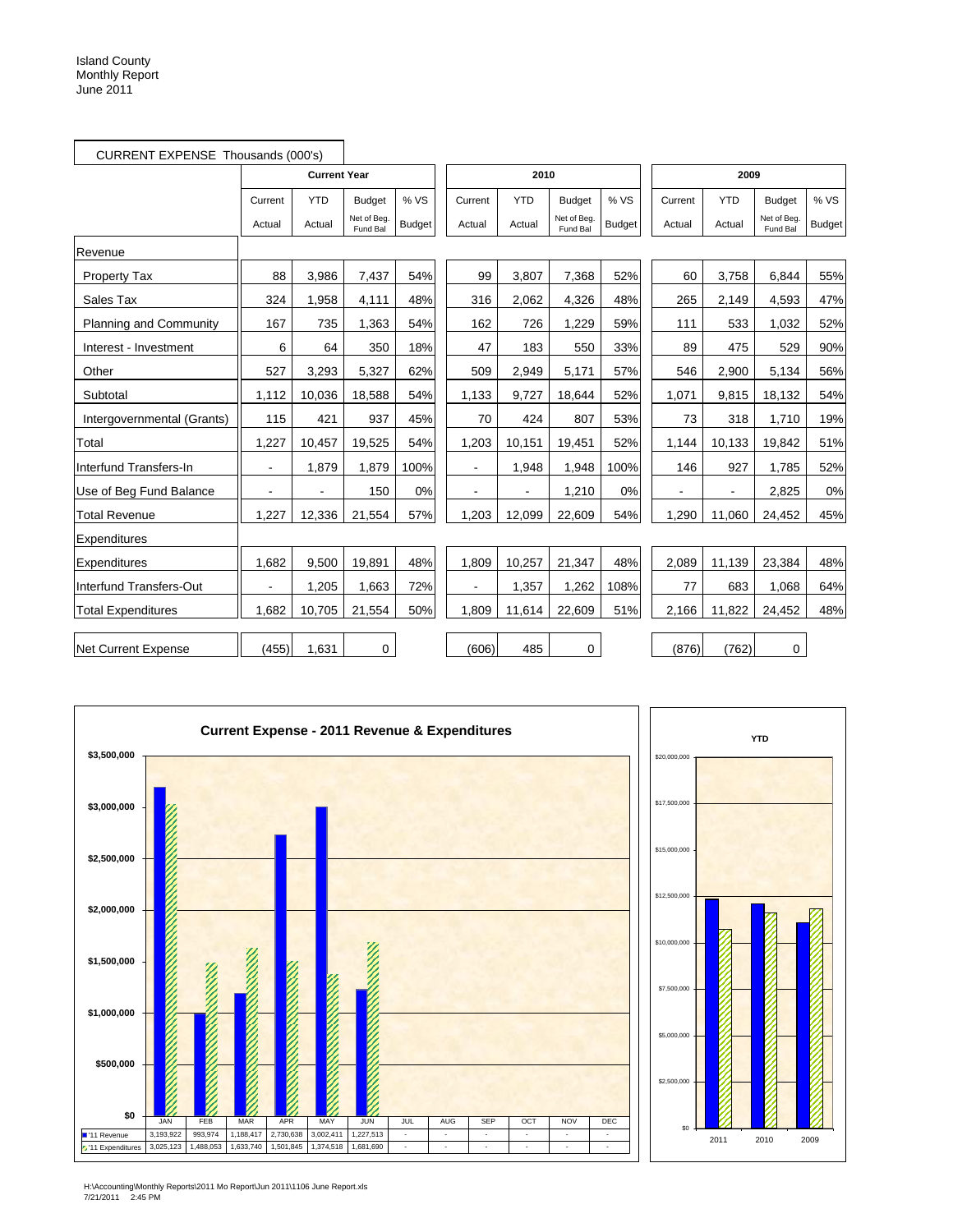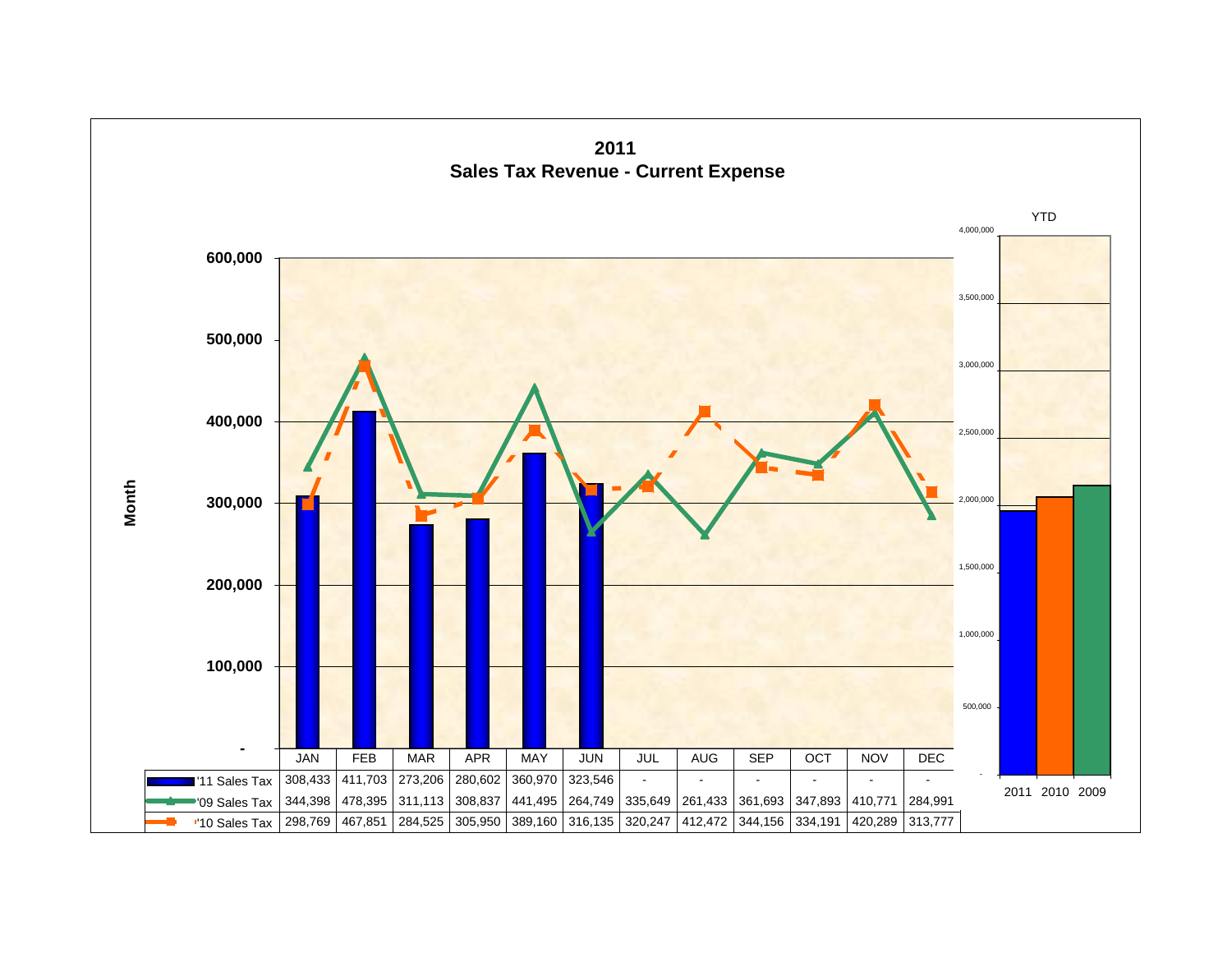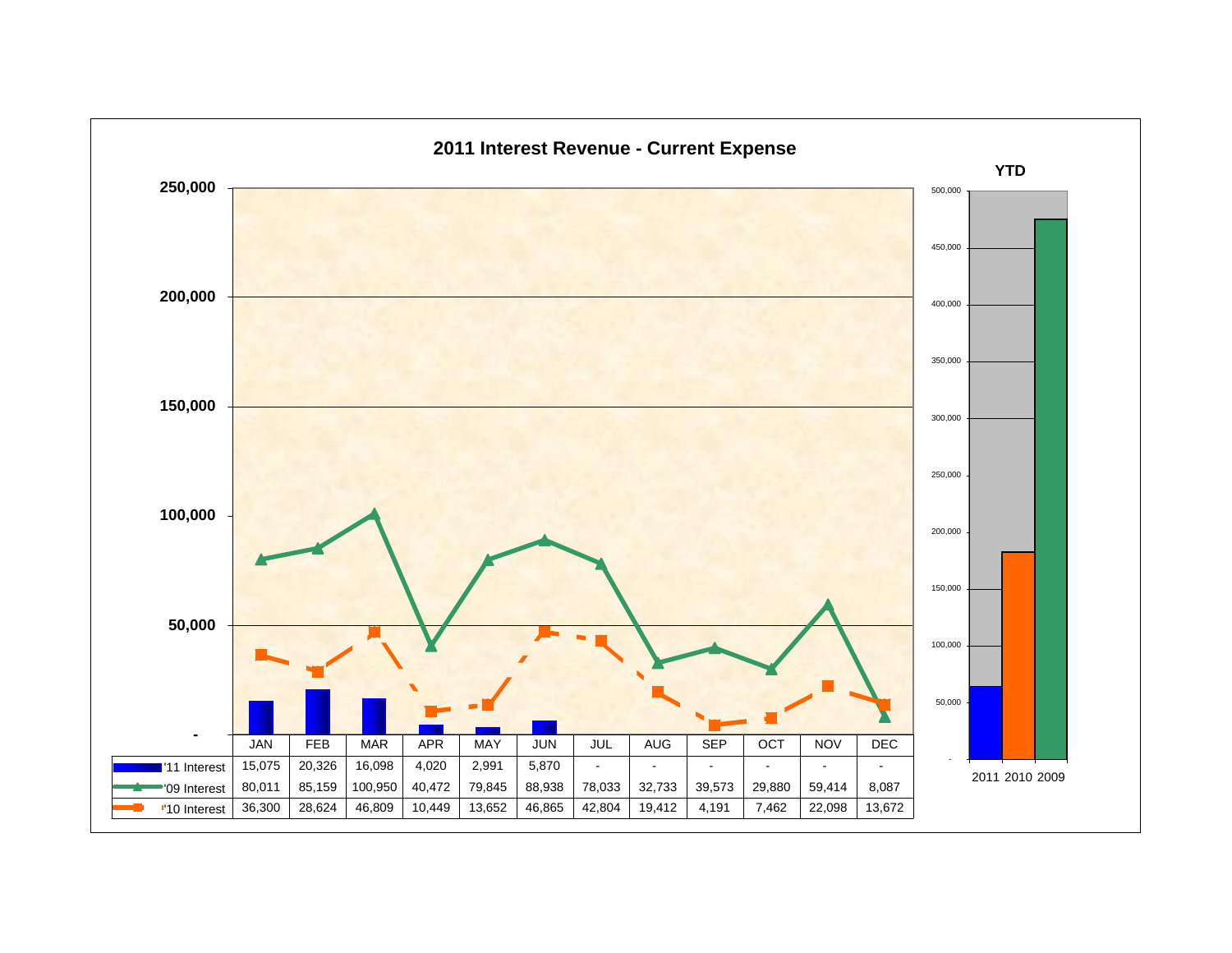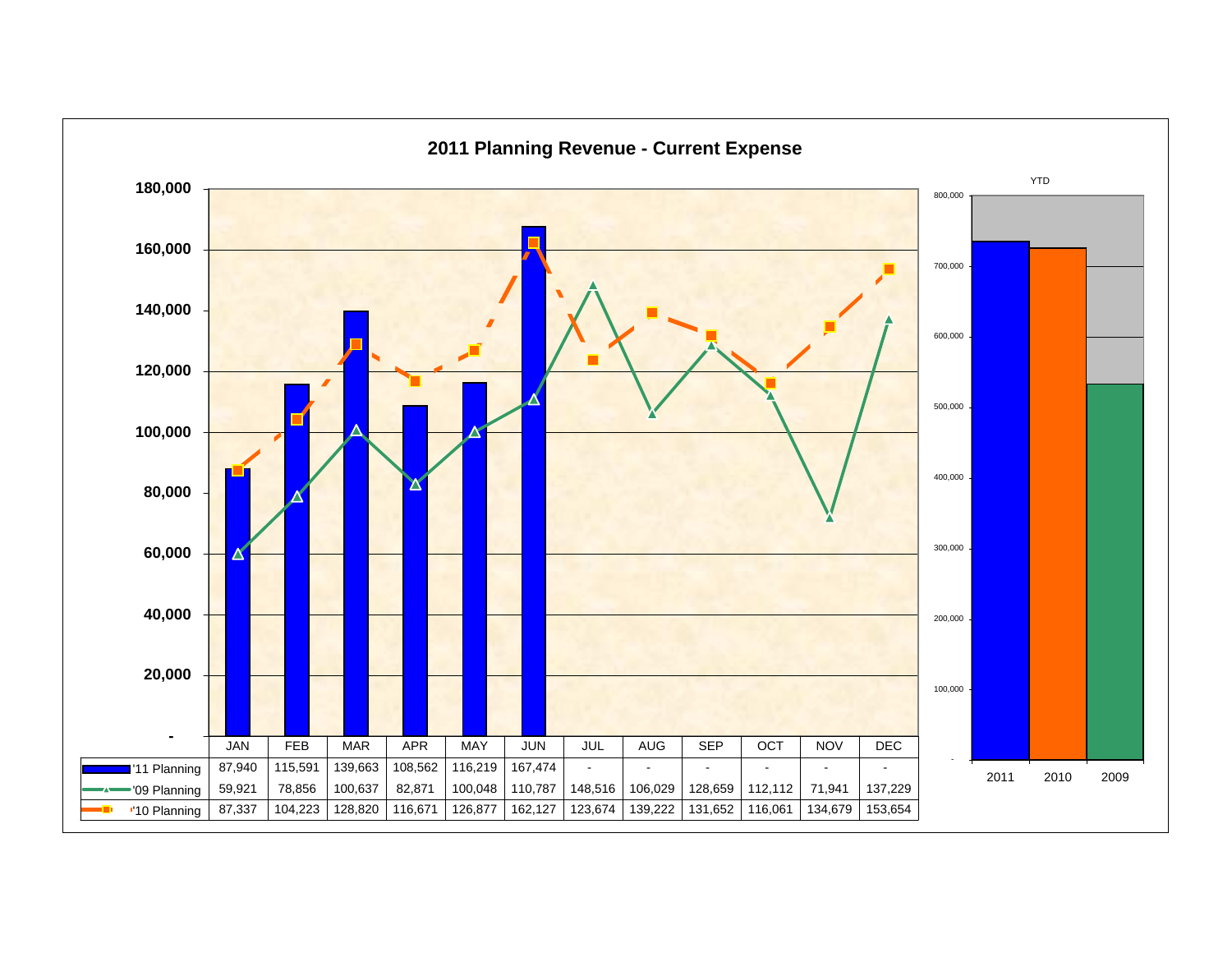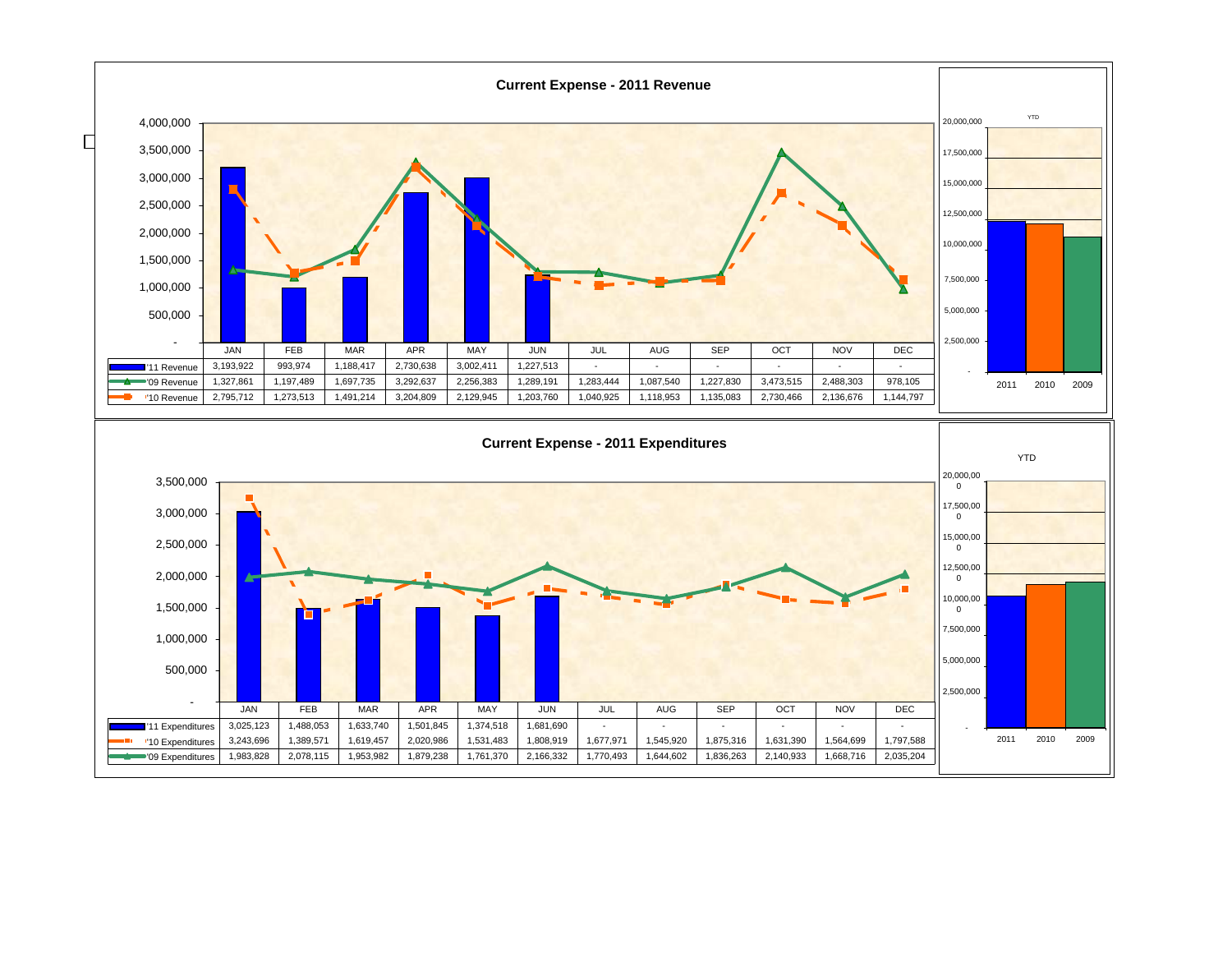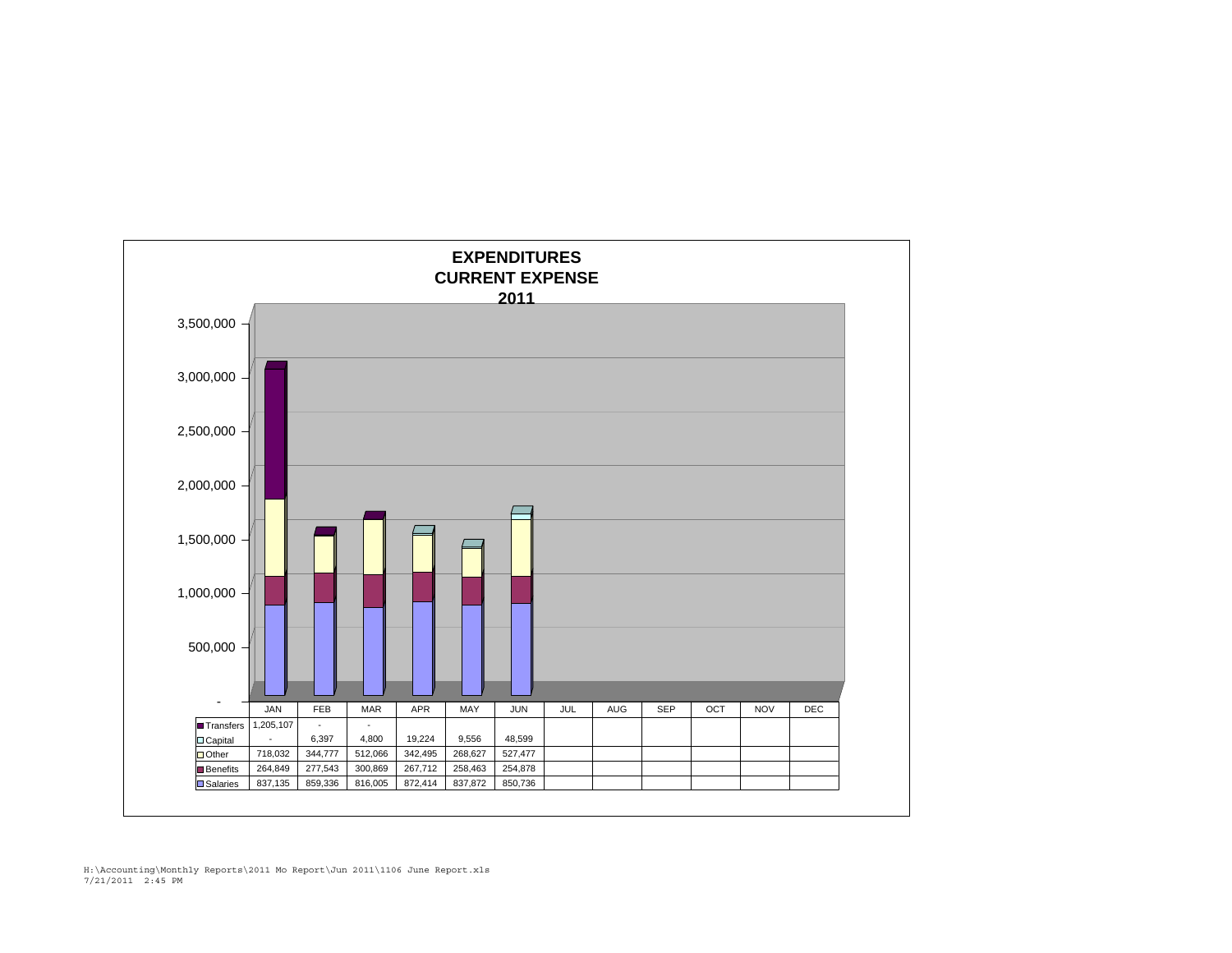|                              |                    |                                    |                 | 2011            | 2011<br>Month  | 2011<br>Year to | 2011<br><b>Encumbered</b> | 2011              |         |
|------------------------------|--------------------|------------------------------------|-----------------|-----------------|----------------|-----------------|---------------------------|-------------------|---------|
|                              |                    | <b>Prior Years to Date Actuals</b> |                 | Approved        | to Date @      | Date @          | Amount @                  | Balance @         | Percent |
| Object                       | <b>Description</b> | 2009                               | 2010            | <b>Budget</b>   | 06/30/2011     | 06/30/2011      | 06/30/2011                | 06/30/2011        | YTD.    |
| <b>CURRENT EXPENSE (001)</b> |                    |                                    |                 |                 |                |                 |                           |                   |         |
| USE OF FUND BALANCE          |                    | 0.00                               | 0.00            | 150.000.00      | 0.00           | 0.00            | 0.00                      | 150.000.00        | $0\%$   |
| <b>REVENUES</b>              |                    | 9,815,406.26                       | 9,727,463.56    | 18,588,094.00   | 1,112,236.15   | 10,037,257.92   | 0.00                      | 8,550,836.08      | 54 %    |
| <b>GRANT REVENUES</b>        |                    | 318,442.58                         | 423,589.51      | 937.041.00      | 115.276.83     | 420.618.23      | 0.00                      | 516.422.77        | 45 %    |
| <b>EXPENDITURES</b>          |                    | (11, 139, 493.83)                  | (10,257,325.74) | (19,891,528.00) | (1,681,690.30) | (9,499,863.48)  | (34,069.16)               | (10, 357, 595.36) | 48 %    |
| TRANSFERS IN                 |                    | 927.448.54                         | 1.947.900.00    | 1,879,000.00    | 0.00           | 1.879.000.00    | 0.00                      | 0.00              | 100 %   |
| <b>TRANSFERS OUT</b>         |                    | (683, 371.24)                      | (1,356,786.77)  | (1,662,607.00)  | 0.00           | (1,205,107.00)  | 0.00                      | (457,500.00)      | 72%     |
| Net CURRENT EXPENSE (001)    |                    | (761.567.69)                       | 484,840.56      | 0.00            | (454, 177.32)  | 1,631,905.67    | (34,069.16)               | (1,597,836.51)    |         |
| <b>Grand Total All Funds</b> |                    | (761, 567.69)                      | 484,840.56      | 0.00            | (454, 177.32)  | 1,631,905.67    | (34,069.16)               | (1,597,836.51)    |         |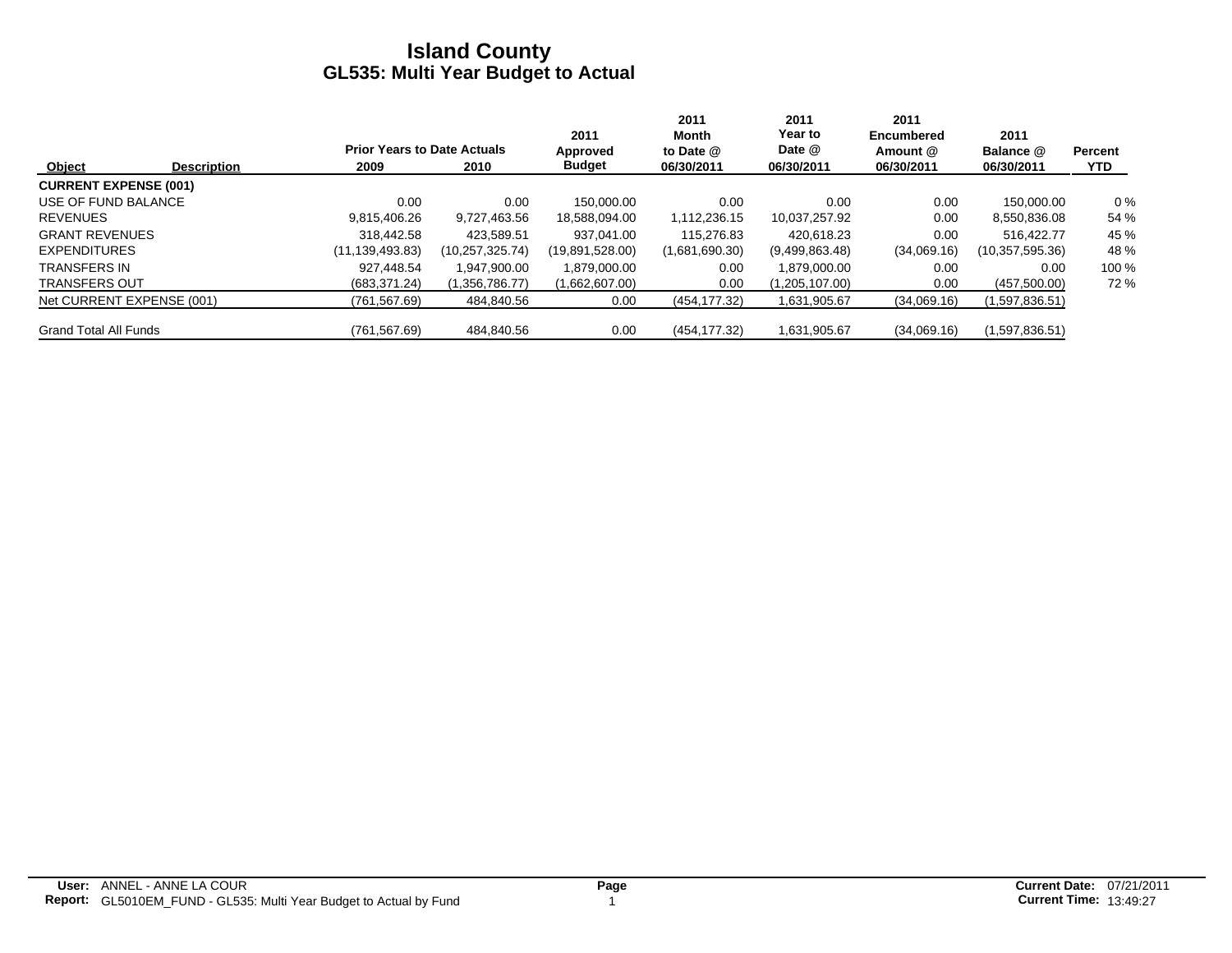|                                                             |                |                | <b>Report Date: 06/30/2011</b> |                  |                       |
|-------------------------------------------------------------|----------------|----------------|--------------------------------|------------------|-----------------------|
| <b>Group - Description</b>                                  | <b>Budget</b>  | <b>Actual</b>  | <b>Encumbrance</b>             | <b>Balance</b>   | Percent<br><b>YTD</b> |
| Dept: 11 PUBLIC WORKS                                       |                |                |                                |                  |                       |
| <b>Revenue</b>                                              |                |                |                                |                  |                       |
| 31 TAXES                                                    | 0.00           | 0.00           | 0.00                           | 0.00             | 0.00                  |
| 34 CHARGES FOR GOODS & SERVICES                             | 5,060.00       | 8,742.26       | 0.00                           | (3,682.26)       | 172.77                |
| <b>36 MISCELLANEOUS REVENUES</b>                            | 4,000.00       | 139.66         | 0.00                           | 3,860.34         | 3.49                  |
| 39 OTHER FINANCING SOURCES                                  | 0.00           | 0.00           | 0.00                           | 0.00             | 0.00                  |
| <b>Revenue Total:</b>                                       | 9,060.00       | 8,881.92       | 0.00                           | 178.08           | 98.03                 |
| <b>Expenditures</b>                                         |                |                |                                |                  |                       |
| 10 SALARIES & BENEFITS                                      | 113,179.00     | 50,832.56      | 0.00                           | 62,346.44        | 44.91                 |
| 20 MAINTENANCE & OPERATIONS                                 | 40,420.00      | 11,047.84      | 0.00                           | 29,372.16        | 27.33                 |
| <b>30 INTERGOVERMENT</b><br><b>40 CAPITAL</b>               | 0.00<br>0.00   | 780.03<br>0.00 | 0.00<br>0.00                   | (780.03)<br>0.00 | 0.00                  |
| <b>Expenditure Total:</b>                                   | 153,599.00     | 62,660.43      | 0.00                           | 90,938.57        | 0.00<br>40.79         |
| <b>Dept Total:</b>                                          | (144, 539.00)  | (53, 778.51)   | 0.00                           | (90, 760.49)     |                       |
|                                                             |                |                |                                |                  |                       |
| <b>Dept: 13 HUMAN SERVICES</b><br><b>Expenditures</b>       |                |                |                                |                  |                       |
| 20 MAINTENANCE & OPERATIONS                                 | 0.00           | 63,529.65      | 0.00                           | (63,529.65)      | 0.00                  |
| <b>Expenditure Total:</b>                                   | 0.00           | 63,529.65      | 0.00                           | (63,529.65)      | 0.00                  |
| <b>Dept Total:</b>                                          | 0.00           | (63,529.65)    | 0.00                           | 63,529.65        |                       |
| Dept: 14 PUBLIC HEALTH<br><b>Revenue</b>                    |                |                |                                |                  |                       |
| 33 INTERGOVERMENTAL REVENUES                                | 0.00           | 0.00           | 0.00                           | 0.00             | 0.00                  |
| 39 OTHER FINANCING SOURCES                                  | 0.00           | 0.00           | 0.00                           | 0.00             | 0.00                  |
| <b>Revenue Total:</b>                                       | 0.00           | 0.00           | 0.00                           | 0.00             | 0.00                  |
| <b>Expenditures</b>                                         |                |                |                                |                  |                       |
| 10 SALARIES & BENEFITS                                      | 0.00           | 0.00           | 0.00                           | 0.00             | 0.00                  |
| 20 MAINTENANCE & OPERATIONS                                 | 0.00           | 0.00           | 0.00                           | 0.00             | 0.00                  |
| <b>40 CAPITAL</b>                                           | 0.00<br>0.00   | 0.00<br>0.00   | 0.00                           | 0.00             | 0.00                  |
| <b>Expenditure Total:</b>                                   |                |                | 0.00                           | 0.00             | 0.00                  |
| <b>Dept Total:</b>                                          | 0.00           | 0.00           | 0.00                           | 0.00             |                       |
| Dept: 20 ASSESSOR<br>Revenue                                |                |                |                                |                  |                       |
| 34 CHARGES FOR GOODS & SERVICES                             | 0.00           | 4,517.77       | 0.00                           | (4,517.77)       | 0.00                  |
| <b>36 MISCELLANEOUS REVENUES</b>                            | 0.00           | 882.75         | 0.00                           | (882.75)         | 0.00                  |
| <b>Revenue Total:</b>                                       | 0.00           | 5,400.52       | 0.00                           | (5,400.52)       | 0.00                  |
| <b>Expenditures</b>                                         |                |                |                                |                  |                       |
| 10 SALARIES & BENEFITS                                      | 954,182.00     | 468,281.99     | 0.00                           | 485,900.01       | 49.07                 |
| 20 MAINTENANCE & OPERATIONS                                 | 71,300.00      | 12,905.39      | 0.00                           | 58,394.61        | 18.10                 |
| 40 CAPITAL                                                  | 0.00           | 6,397.11       | 0.00                           | (6,397.11)       | 0.00                  |
| <b>Expenditure Total:</b>                                   | 1,025,482.00   | 487,584.49     | 0.00                           | 537,897.51       | 47.54                 |
| <b>Dept Total:</b>                                          | (1,025,482.00) | (482, 183.97)  | 0.00                           | (543, 298.03)    |                       |
| Dept: 21 AUDITOR<br><b>Revenue</b><br>32 LICENSES & PERMITS | 4,000.00       | 2,034.00       | 0.00                           | 1,966.00         | 50.85                 |
|                                                             |                |                |                                |                  |                       |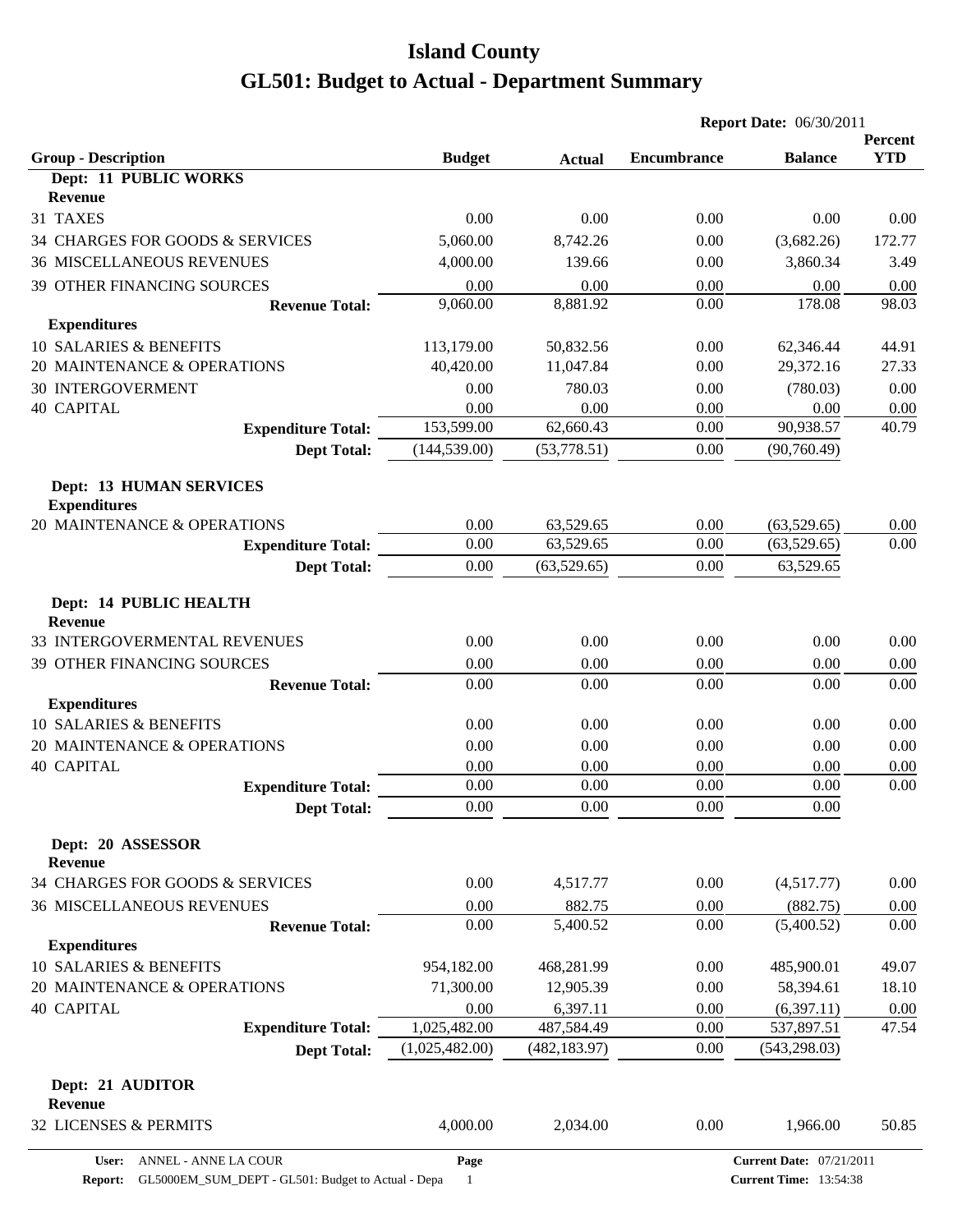|                                                    |                |               | <b>Report Date: 06/30/2011</b> |                |                       |
|----------------------------------------------------|----------------|---------------|--------------------------------|----------------|-----------------------|
| <b>Group - Description</b>                         | <b>Budget</b>  | <b>Actual</b> | <b>Encumbrance</b>             | <b>Balance</b> | Percent<br><b>YTD</b> |
| 34 CHARGES FOR GOODS & SERVICES                    | 597,500.00     | 293,759.82    | 0.00                           | 303,740.18     | 49.16                 |
| <b>36 MISCELLANEOUS REVENUES</b>                   | 300.00         | 136.78        | 0.00                           | 163.22         | 45.59                 |
| <b>Revenue Total:</b>                              | 601,800.00     | 295,930.60    | 0.00                           | 305,869.40     | 49.17                 |
| <b>Expenditures</b>                                |                |               |                                |                |                       |
| 10 SALARIES & BENEFITS                             | 675,465.00     | 321,077.83    | 0.00                           | 354,387.17     | 47.53                 |
| 20 MAINTENANCE & OPERATIONS                        | 83,288.00      | 25,695.63     | 0.00                           | 57,592.37      | 30.85                 |
| <b>Expenditure Total:</b>                          | 758,753.00     | 346,773.46    | 0.00                           | 411,979.54     | 45.70                 |
| <b>Dept Total:</b>                                 | (156,953.00)   | (50, 842.86)  | 0.00                           | (106, 110.14)  |                       |
| Dept: 24 CLERK<br><b>Revenue</b>                   |                |               |                                |                |                       |
| 33 INTERGOVERMENTAL REVENUES                       | 55,000.00      | 56,708.51     | 0.00                           | (1,708.51)     | 103.10                |
| 34 CHARGES FOR GOODS & SERVICES                    | 228,000.00     | 100,672.45    | 0.00                           | 127,327.55     | 44.15                 |
| 35 FINES & PENALTIES                               | 56,848.00      | 31,071.14     | 0.00                           | 25,776.86      | 54.65                 |
| <b>36 MISCELLANEOUS REVENUES</b>                   | 6,000.00       | 2,149.42      | 0.00                           | 3,850.58       | 35.82                 |
| 39 OTHER FINANCING SOURCES                         | 9,000.00       | 9,000.00      | 0.00                           | 0.00           | 100.00                |
| <b>Revenue Total:</b>                              | 354,848.00     | 199,601.52    | 0.00                           | 155,246.48     | 56.24                 |
| <b>Expenditures</b>                                |                |               |                                |                |                       |
| 10 SALARIES & BENEFITS                             | 371,338.00     | 170,352.86    | 0.00                           | 200,985.14     | 45.87                 |
| 20 MAINTENANCE & OPERATIONS                        | 31,500.00      | 17,636.44     | 0.00                           | 13,863.56      | 55.98                 |
| <b>Expenditure Total:</b>                          | 402,838.00     | 187,989.30    | 0.00                           | 214,848.70     | 46.66                 |
| <b>Dept Total:</b>                                 | (47,990.00)    | 11,612.22     | 0.00                           | (59, 602.22)   |                       |
| Dept: 25 COMMISSIONERS<br><b>Revenue</b>           |                |               |                                |                |                       |
| 34 CHARGES FOR GOODS & SERVICES                    | 400.00         | 193.15        | 0.00                           | 206.85         | 48.28                 |
| <b>36 MISCELLANEOUS REVENUES</b>                   | 0.00           | 4,251.78      | 0.00                           | (4,251.78)     | 0.00                  |
| <b>Revenue Total:</b>                              | 400.00         | 4,444.93      | 0.00                           | (4,044.93)     | 1,111.23              |
| <b>Expenditures</b>                                |                |               |                                |                |                       |
| 10 SALARIES & BENEFITS                             | 530,727.00     | 280,391.05    | 0.00                           | 250,335.95     | 52.83                 |
| 20 MAINTENANCE & OPERATIONS                        | 59,750.00      | 17,731.08     | 0.00                           | 42,018.92      | 29.67                 |
| <b>Expenditure Total:</b>                          | 590,477.00     | 298,122.13    | $0.00\,$                       | 292,354.87     | 50.48                 |
| <b>Dept Total:</b>                                 | (590,077.00)   | (293, 677.20) | 0.00                           | (296, 399.80)  |                       |
| <b>Dept: 26 CENTRAL SERVICES</b><br><b>Revenue</b> |                |               |                                |                |                       |
| 31 TAXES                                           | 0.00           | 0.00          | 0.00                           | 0.00           | 0.00                  |
| <b>36 MISCELLANEOUS REVENUES</b>                   | 0.00           | 0.00          | 0.00                           | 0.00           | 0.00                  |
| 39 OTHER FINANCING SOURCES                         | 0.00           | 0.00          | 0.00                           | 0.00           | 0.00                  |
| <b>Revenue Total:</b>                              | 0.00           | 0.00          | 0.00                           | 0.00           | 0.00                  |
| <b>Expenditures</b>                                |                |               |                                |                |                       |
| 10 SALARIES & BENEFITS                             | 476,117.00     | 184,988.01    | 0.00                           | 291,128.99     | 38.85                 |
| 20 MAINTENANCE & OPERATIONS                        | 375,744.00     | 209,474.80    | 34,069.16                      | 132,200.04     | 64.81                 |
| <b>40 CAPITAL</b>                                  | 157,000.00     | 50,339.85     | 0.00                           | 106,660.15     | 32.06                 |
| 60 DEBT SERVICE                                    | 0.00           | 0.00          | 0.00                           | 0.00           | 0.00                  |
| <b>Expenditure Total:</b>                          | 1,008,861.00   | 444,802.66    | 34,069.16                      | 529,989.18     | 47.46                 |
| <b>Dept Total:</b>                                 | (1,008,861.00) | (444, 802.66) | (34,069.16)                    | (529, 989.18)  |                       |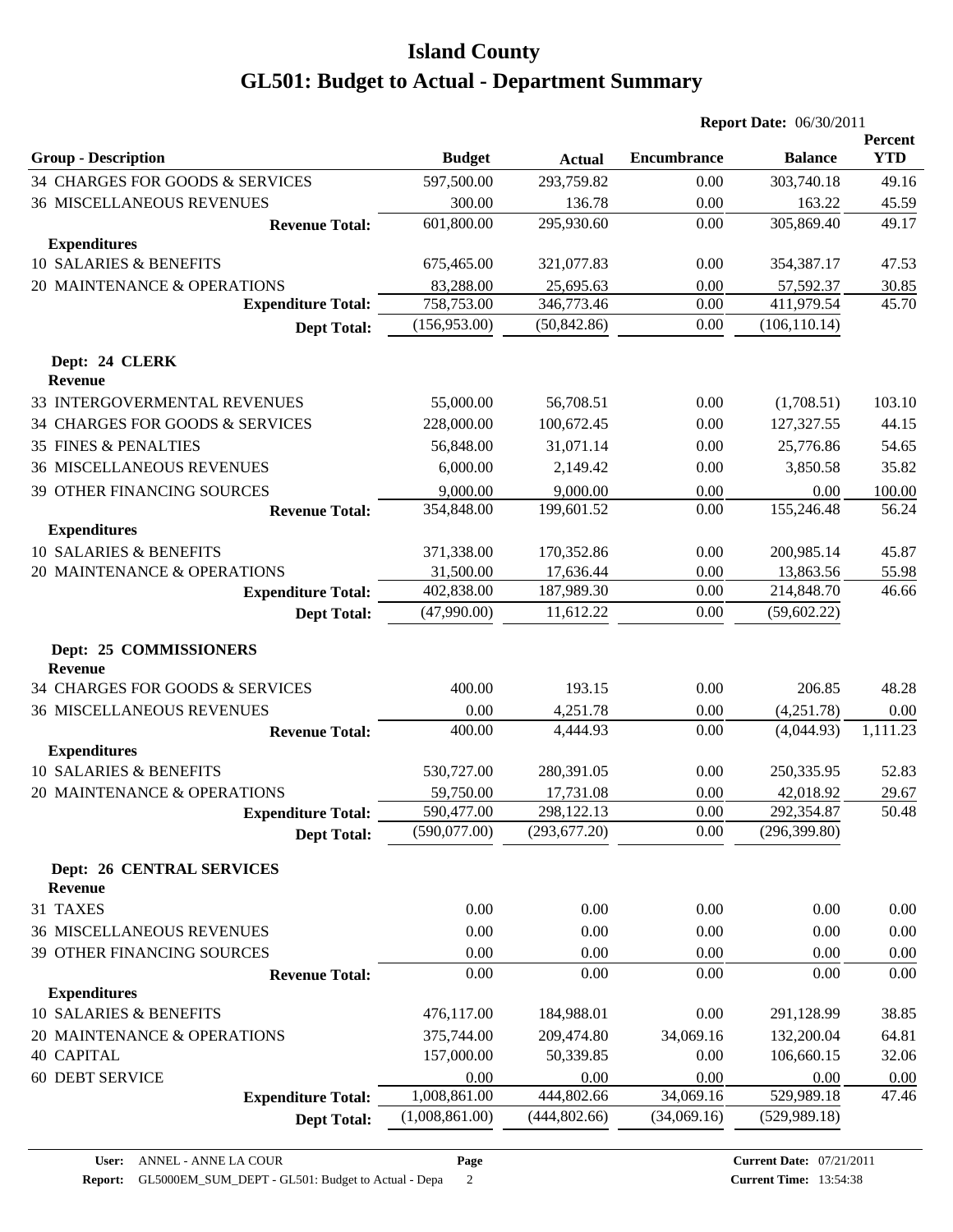|                                                     |               |               | <b>Report Date: 06/30/2011</b> |                |            |
|-----------------------------------------------------|---------------|---------------|--------------------------------|----------------|------------|
|                                                     |               |               |                                |                | Percent    |
| <b>Group - Description</b><br>Dept: 27 CORONER      | <b>Budget</b> | <b>Actual</b> | <b>Encumbrance</b>             | <b>Balance</b> | <b>YTD</b> |
| <b>Revenue</b>                                      |               |               |                                |                |            |
| 33 INTERGOVERMENTAL REVENUES                        | 20,000.00     | 19,422.70     | 0.00                           | 577.30         | 97.11      |
| <b>Revenue Total:</b>                               | 20,000.00     | 19,422.70     | 0.00                           | 577.30         | 97.11      |
| <b>Expenditures</b>                                 |               |               |                                |                |            |
| 10 SALARIES & BENEFITS                              | 144,192.00    | 71,308.26     | 0.00                           | 72,883.74      | 49.45      |
| 20 MAINTENANCE & OPERATIONS                         | 68,925.00     | 40,431.43     | 0.00                           | 28,493.57      | 58.66      |
| <b>Expenditure Total:</b>                           | 213,117.00    | 111,739.69    | 0.00                           | 101,377.31     | 52.43      |
| <b>Dept Total:</b>                                  | (193, 117.00) | (92, 316.99)  | 0.00                           | (100, 800.01)  |            |
| Dept: 28 FACILITIES & MAINTENANCE<br><b>Revenue</b> |               |               |                                |                |            |
| 34 CHARGES FOR GOODS & SERVICES                     | 40,000.00     | 33,607.45     | 0.00                           | 6,392.55       | 84.01      |
| <b>Revenue Total:</b>                               | 40,000.00     | 33,607.45     | 0.00                           | 6,392.55       | 84.01      |
| <b>Expenditures</b>                                 |               |               |                                |                |            |
| 10 SALARIES & BENEFITS                              | 557,191.00    | 266,810.41    | 0.00                           | 290,380.59     | 47.88      |
| 20 MAINTENANCE & OPERATIONS                         | 422,750.00    | 180,842.72    | 0.00                           | 241,907.28     | 42.77      |
| <b>Expenditure Total:</b>                           | 979,941.00    | 447,653.13    | 0.00                           | 532,287.87     | 45.68      |
| <b>Dept Total:</b>                                  | (939, 941.00) | (414, 045.68) | 0.00                           | (525, 895.32)  |            |
| Dept: 29 DISTRICT COURT<br><b>Revenue</b>           |               |               |                                |                |            |
| 33 INTERGOVERMENTAL REVENUES                        | 259,860.00    | 127,747.59    | 0.00                           | 132,112.41     | 49.16      |
| 34 CHARGES FOR GOODS & SERVICES                     | 233,500.00    | 91,606.72     | 0.00                           | 141,893.28     | 39.23      |
| <b>35 FINES &amp; PENALTIES</b>                     | 531,300.00    | 258,959.94    | 0.00                           | 272,340.06     | 48.74      |
| <b>36 MISCELLANEOUS REVENUES</b>                    | 10,000.00     | 11,383.95     | 0.00                           | (1,383.95)     | 113.83     |
| <b>38 NONREVENUES</b>                               | 0.00          | 5,631.43      | 0.00                           | (5,631.43)     | 0.00       |
| <b>Revenue Total:</b>                               | 1,034,660.00  | 495,329.63    | 0.00                           | 539,330.37     | 47.87      |
| <b>Expenditures</b>                                 |               |               |                                |                |            |
| 10 SALARIES & BENEFITS                              | 833,082.00    | 408,849.37    | 0.00                           | 424,232.63     | 49.07      |
| 20 MAINTENANCE & OPERATIONS                         | 91,010.00     | 35,880.50     | 0.00                           | 55,129.50      | 39.42      |
| <b>Expenditure Total:</b>                           | 924,092.00    | 444,729.87    | 0.00                           | 479,362.13     | 48.12      |
| <b>Dept Total:</b>                                  | 110,568.00    | 50,599.76     | 0.00                           | 59,968.24      |            |
| <b>Dept: 36 MISCELLANEOUS</b><br><b>Revenue</b>     |               |               |                                |                |            |
| 33 INTERGOVERMENTAL REVENUES                        | 25,000.00     | 25,000.00     | 0.00                           | 0.00           | 100.00     |
| <b>36 MISCELLANEOUS REVENUES</b>                    | 0.00          | 0.00          | 0.00                           | 0.00           | 0.00       |
| <b>Revenue Total:</b><br><b>Expenditures</b>        | 25,000.00     | 25,000.00     | 0.00                           | 0.00           | 100.00     |
| 10 SALARIES & BENEFITS                              | 82,000.00     | 18,040.72     | 0.00                           | 63,959.28      | 22.00      |
| 20 MAINTENANCE & OPERATIONS                         | 284,255.00    | 35,521.97     | 0.00                           | 248,733.03     | 12.49      |
| 30 INTERGOVERMENT                                   | 69,417.00     | 44,146.00     | 0.00                           | 25,271.00      | 63.59      |
| <b>Expenditure Total:</b>                           | 435,672.00    | 97,708.69     | 0.00                           | 337,963.31     | 22.42      |
| <b>Dept Total:</b>                                  | (410, 672.00) | (72,708.69)   | 0.00                           | (337,963.31)   |            |

#### **Dept: 39 PROSECUTING ATTORNEY Revenue**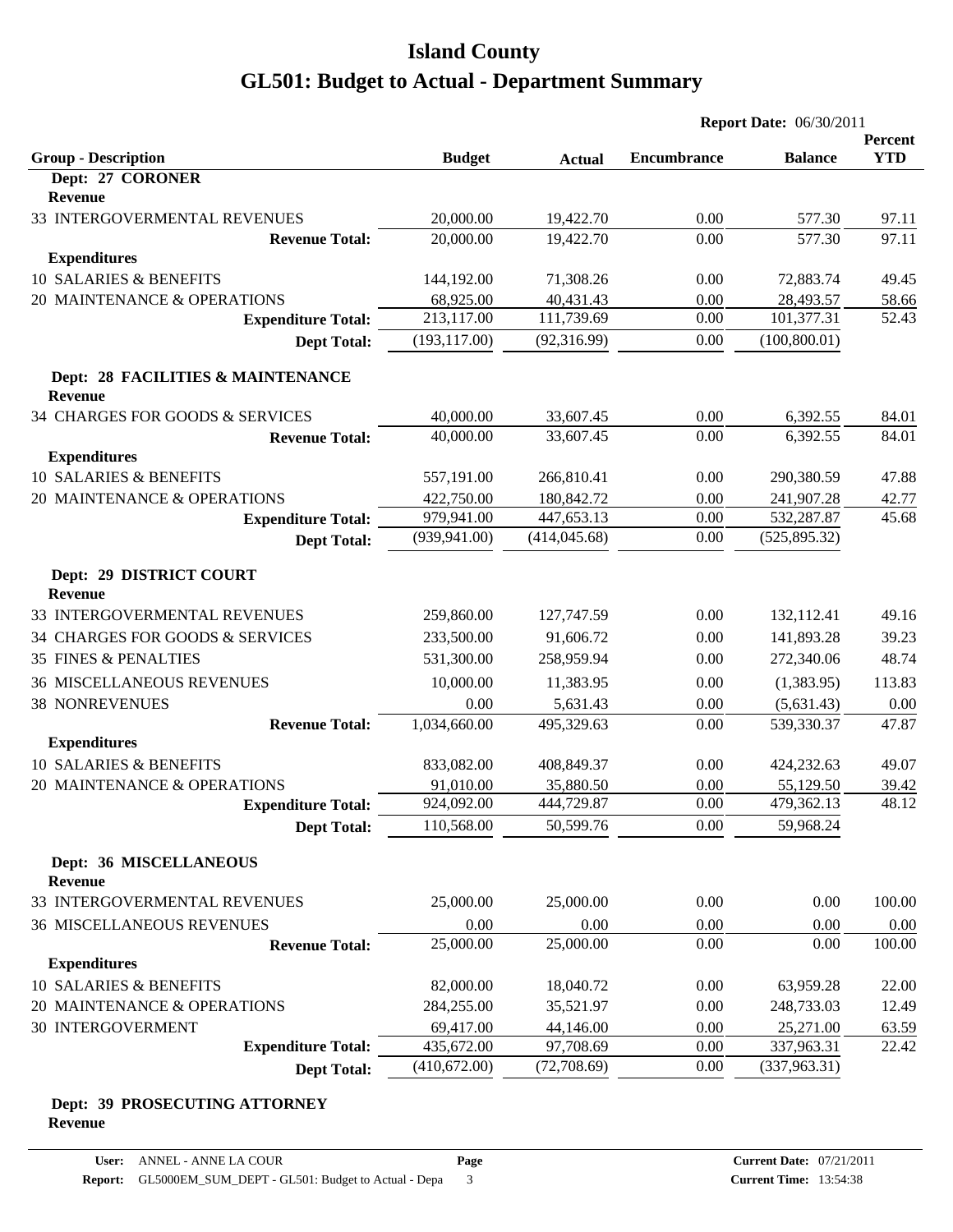|                                           |                |                | <b>Report Date: 06/30/2011</b> |                |                       |
|-------------------------------------------|----------------|----------------|--------------------------------|----------------|-----------------------|
| <b>Group - Description</b>                | <b>Budget</b>  | <b>Actual</b>  | <b>Encumbrance</b>             | <b>Balance</b> | Percent<br><b>YTD</b> |
| 33 INTERGOVERMENTAL REVENUES              | 179,867.00     | 95,328.83      | 0.00                           | 84,538.17      | 53.00                 |
| 34 CHARGES FOR GOODS & SERVICES           | 32,500.00      | 15,630.51      | 0.00                           | 16,869.49      | 48.09                 |
| <b>35 FINES &amp; PENALTIES</b>           | 0.00           | 744.09         | 0.00                           | (744.09)       | 0.00                  |
| <b>36 MISCELLANEOUS REVENUES</b>          | 0.00           | 43.75          | 0.00                           | (43.75)        | 0.00                  |
| 39 OTHER FINANCING SOURCES                | 13,000.00      | 13,000.00      | 0.00                           | 0.00           | 100.00                |
| <b>Revenue Total:</b>                     | 225,367.00     | 124,747.18     | 0.00                           | 100,619.82     | 55.35                 |
| <b>Expenditures</b>                       |                |                |                                |                |                       |
| 10 SALARIES & BENEFITS                    | 1,151,348.00   | 571,951.00     | 0.00                           | 579,397.00     | 49.67                 |
| 20 MAINTENANCE & OPERATIONS               | 102,756.00     | 23,758.11      | 0.00                           | 78,997.89      | 23.12                 |
| <b>40 CAPITAL</b>                         | 17,985.00      | 0.00           | 0.00                           | 17,985.00      | 0.00                  |
| <b>Expenditure Total:</b>                 | 1,272,089.00   | 595,709.11     | 0.00                           | 676,379.89     | 46.82                 |
| <b>Dept Total:</b>                        | (1,046,722.00) | (470, 961.93)  | 0.00                           | (575,760.07)   |                       |
| Dept: 40 SHERIFF<br><b>Revenue</b>        |                |                |                                |                |                       |
| 32 LICENSES & PERMITS                     | 20,000.00      | 14,078.25      | 0.00                           | 5,921.75       | 70.39                 |
| 33 INTERGOVERMENTAL REVENUES              | 217,000.00     | 103,298.49     | 0.00                           | 113,701.51     | 47.60                 |
| 34 CHARGES FOR GOODS & SERVICES           | 54,500.00      | 26,665.79      | 0.00                           | 27,834.21      | 48.92                 |
| <b>35 FINES &amp; PENALTIES</b>           | 0.00           | 19.43          | 0.00                           | (19.43)        | 0.00                  |
| <b>36 MISCELLANEOUS REVENUES</b>          | 4,700.00       | 4,065.81       | 0.00                           | 634.19         | 86.50                 |
| <b>38 NONREVENUES</b>                     | 0.00           | 486.00         | 0.00                           | (486.00)       | 0.00                  |
| 39 OTHER FINANCING SOURCES                | 616,000.00     | 616,000.00     | 0.00                           | 0.00           | 100.00                |
| <b>Revenue Total:</b>                     | 912,200.00     | 764,613.77     | 0.00                           | 147,586.23     | 83.82                 |
| <b>Expenditures</b>                       |                |                |                                |                |                       |
| 10 SALARIES & BENEFITS                    | 4,965,834.00   | 2,444,463.59   | 0.00                           | 2,521,370.41   | 49.22                 |
| 20 MAINTENANCE & OPERATIONS               | 847,284.00     | 283,412.48     | 0.00                           | 563,871.52     | 33.44                 |
| <b>30 INTERGOVERMENT</b>                  | 577,515.00     | 442,326.00     | 0.00                           | 135,189.00     | 76.59                 |
| 90 OTHER                                  | 0.00           | 0.00           | 0.00                           | 0.00           | 0.00                  |
| <b>Expenditure Total:</b>                 | 6,390,633.00   | 3,170,202.07   | 0.00                           | 3,220,430.93   | 49.60                 |
| <b>Dept Total:</b>                        | (5,478,433.00) | (2,405,588.30) | 0.00                           | (3,072,844.70) |                       |
| <b>Dept: 41 SUPERIOR COURT</b><br>Revenue |                |                |                                |                |                       |
| 32 LICENSES & PERMITS                     | 20,000.00      | 5,198.00       | 0.00                           | 14,802.00      | 25.99                 |
| 33 INTERGOVERMENTAL REVENUES              | 315,263.00     | 134,337.37     | 0.00                           | 180,925.63     | 42.61                 |
| 34 CHARGES FOR GOODS & SERVICES           | 18,000.00      | 6,251.46       | 0.00                           | 11,748.54      | 34.73                 |
| <b>35 FINES &amp; PENALTIES</b>           | 0.00           | 0.00           | 0.00                           | 0.00           | 0.00                  |
| <b>36 MISCELLANEOUS REVENUES</b>          | 0.00           | 697.25         | 0.00                           | (697.25)       | 0.00                  |
| <b>Revenue Total:</b>                     | 353,263.00     | 146,484.08     | 0.00                           | 206,778.92     | 41.46                 |
| <b>Expenditures</b>                       |                |                |                                |                |                       |
| 10 SALARIES & BENEFITS                    | 876,275.00     | 431,651.92     | 0.00                           | 444,623.08     | 49.25                 |
| 20 MAINTENANCE & OPERATIONS               | 158,052.00     | 56,905.77      | 0.00                           | 101,146.23     | 36.00                 |
| <b>Expenditure Total:</b>                 | 1,034,327.00   | 488,557.69     | 0.00                           | 545,769.31     | 47.23                 |
| <b>Dept Total:</b>                        | (681,064.00)   | (342,073.61)   | 0.00                           | (338,990.39)   |                       |

#### **Dept: 42 TREASURER Revenue**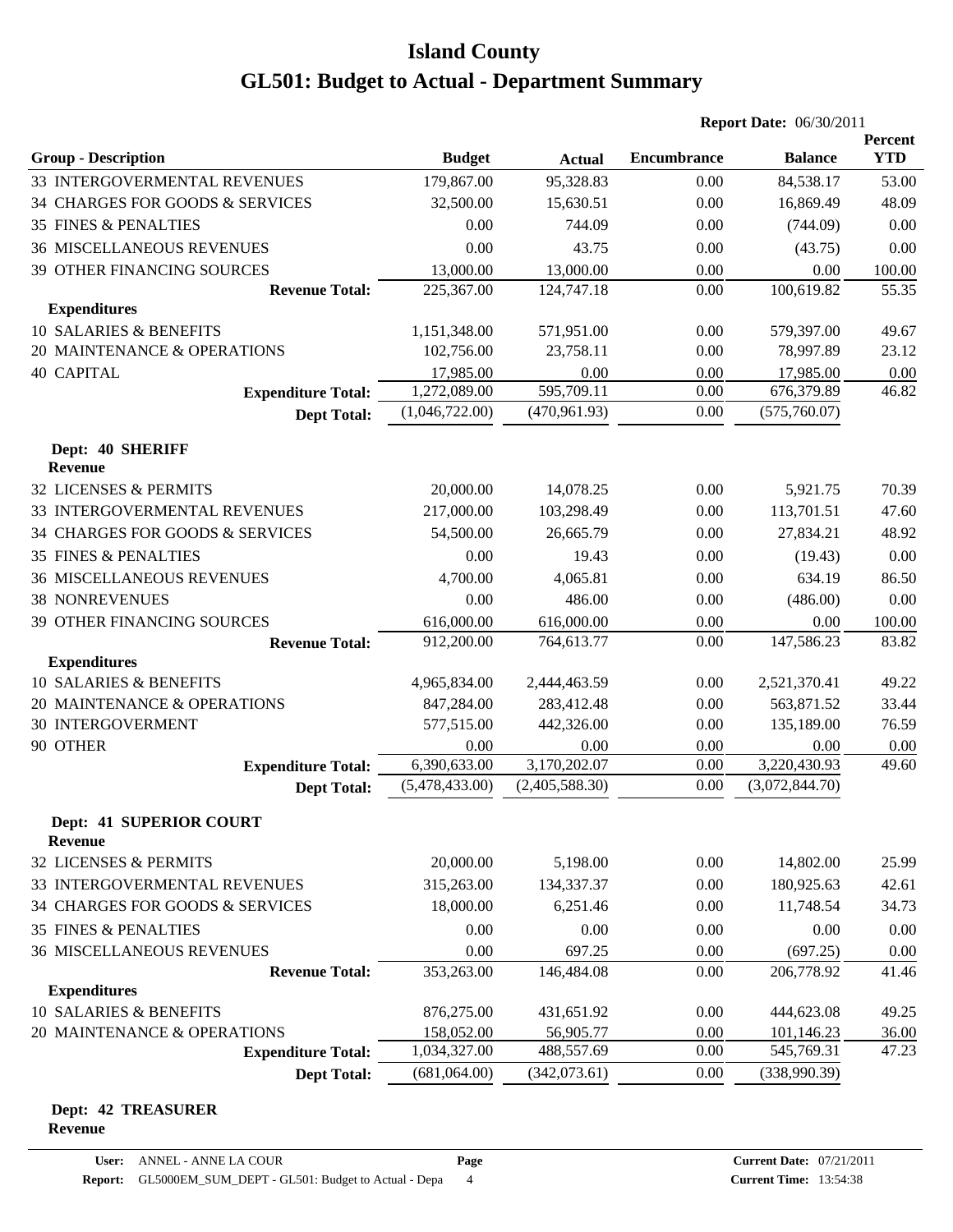|                                                 |               |               | <b>Report Date: 06/30/2011</b> |                |                       |
|-------------------------------------------------|---------------|---------------|--------------------------------|----------------|-----------------------|
| <b>Group - Description</b>                      | <b>Budget</b> | <b>Actual</b> | <b>Encumbrance</b>             | <b>Balance</b> | Percent<br><b>YTD</b> |
| 31 TAXES                                        | 83,000.00     | 36,528.57     | 0.00                           | 46,471.43      | 44.01                 |
| 34 CHARGES FOR GOODS & SERVICES                 | 8,495.00      | 4,521.94      | 0.00                           | 3,973.06       | 53.23                 |
| <b>36 MISCELLANEOUS REVENUES</b>                | 356,000.00    | 65,641.34     | 0.00                           | 290,358.66     | 18.43                 |
| <b>Revenue Total:</b>                           | 447,495.00    | 106,691.85    | 0.00                           | 340,803.15     | 23.84                 |
| <b>Expenditures</b>                             |               |               |                                |                |                       |
| 10 SALARIES & BENEFITS                          | 392,205.00    | 175,901.56    | 0.00                           | 216,303.44     | 44.84                 |
| 20 MAINTENANCE & OPERATIONS                     | 63,057.00     | 51,487.40     | 0.00                           | 11,569.60      | 81.65                 |
| <b>40 CAPITAL</b>                               | 17,000.00     | 10,828.69     | 0.00                           | 6,171.31       | 63.69                 |
| <b>60 DEBT SERVICE</b>                          | 5,000.00      | 1,950.47      | 0.00                           | 3,049.53       | 39.00                 |
| <b>Expenditure Total:</b>                       | 477,262.00    | 240,168.12    | 0.00                           | 237,093.88     | 50.32                 |
| <b>Dept Total:</b>                              | (29,767.00)   | (133, 476.27) | 0.00                           | 103,709.27     |                       |
| Dept: 47 BUDGET<br><b>Expenditures</b>          |               |               |                                |                |                       |
| 10 SALARIES & BENEFITS                          | 117,971.00    | 62,340.88     | 0.00                           | 55,630.12      | 52.84                 |
| 20 MAINTENANCE & OPERATIONS                     | 8,300.00      | 2,257.00      | 0.00                           | 6,043.00       | 27.19                 |
| <b>Expenditure Total:</b>                       | 126,271.00    | 64,597.88     | 0.00                           | 61,673.12      | 51.15                 |
| <b>Dept Total:</b>                              | (126, 271.00) | (64, 597.88)  | 0.00                           | (61, 673.12)   |                       |
| Dept: 48 EMERGENCY MANAGEMENT<br><b>Revenue</b> |               |               |                                |                |                       |
| 33 INTERGOVERMENTAL REVENUES                    | 213,411.00    | 68,792.14     | 0.00                           | 144,618.86     | 32.23                 |
| <b>Revenue Total:</b>                           | 213,411.00    | 68,792.14     | 0.00                           | 144,618.86     | 32.23                 |
| <b>Expenditures</b>                             |               |               |                                |                |                       |
| 10 SALARIES & BENEFITS                          | 50,677.00     | 7,418.51      | 0.00                           | 43,258.49      | 14.63                 |
| 20 MAINTENANCE & OPERATIONS                     | 179,133.00    | 77,786.58     | 0.00                           | 101,346.42     | 43.42                 |
| <b>30 INTERGOVERMENT</b>                        | 25,000.00     | 2,884.00      | 0.00                           | 22,116.00      | 11.53                 |
| <b>40 CAPITAL</b>                               | 17,278.00     | 7,676.83      | 0.00                           | 9,601.17       | 44.43                 |
| <b>Expenditure Total:</b>                       | 272,088.00    | 95,765.92     | 0.00                           | 176,322.08     | 35.19                 |
| <b>Dept Total:</b>                              | (58,677.00)   | (26,973.78)   | 0.00                           | (31,703.22)    |                       |
| Dept: 51 CIVIL SERVICE<br><b>Revenue</b>        |               |               |                                |                |                       |
| 34 CHARGES FOR GOODS & SERVICES                 | 500.00        | 0.00          | 0.00                           | 500.00         | 0.00                  |
| <b>Revenue Total:</b>                           | 500.00        | 0.00          | 0.00                           | 500.00         | 0.00                  |
| <b>Expenditures</b>                             |               |               |                                |                |                       |
| 20 MAINTENANCE & OPERATIONS                     | 0.00          | 119.28        | 0.00                           | (119.28)       | 0.00                  |
| <b>Expenditure Total:</b>                       | 0.00          | 119.28        | 0.00                           | (119.28)       | 0.00                  |
| <b>Dept Total:</b>                              | 500.00        | (119.28)      | 0.00                           | 619.28         |                       |
| Dept: 53 PLANNING<br>Revenue                    |               |               |                                |                |                       |
| 32 LICENSES & PERMITS                           | 870,000.00    | 519,707.20    | 0.00                           | 350,292.80     | 59.73                 |
| 33 INTERGOVERMENTAL REVENUES                    | 177,200.00    | 62,774.33     | 0.00                           | 114,425.67     | 35.42                 |
| 34 CHARGES FOR GOODS & SERVICES                 | 491,100.00    | 215,969.42    | 0.00                           | 275,130.58     | 43.97                 |
| <b>36 MISCELLANEOUS REVENUES</b>                | 2,000.00      | (230.09)      | 0.00                           | 2,230.09       | $-11.50$              |
| 39 OTHER FINANCING SOURCES                      | 49,000.00     | 49,000.00     | 0.00                           | 0.00           | 100.00                |
| <b>Revenue Total:</b>                           | 1,589,300.00  | 847,220.86    | 0.00                           | 742,079.14     | 53.30                 |
|                                                 |               |               |                                |                |                       |

**Page**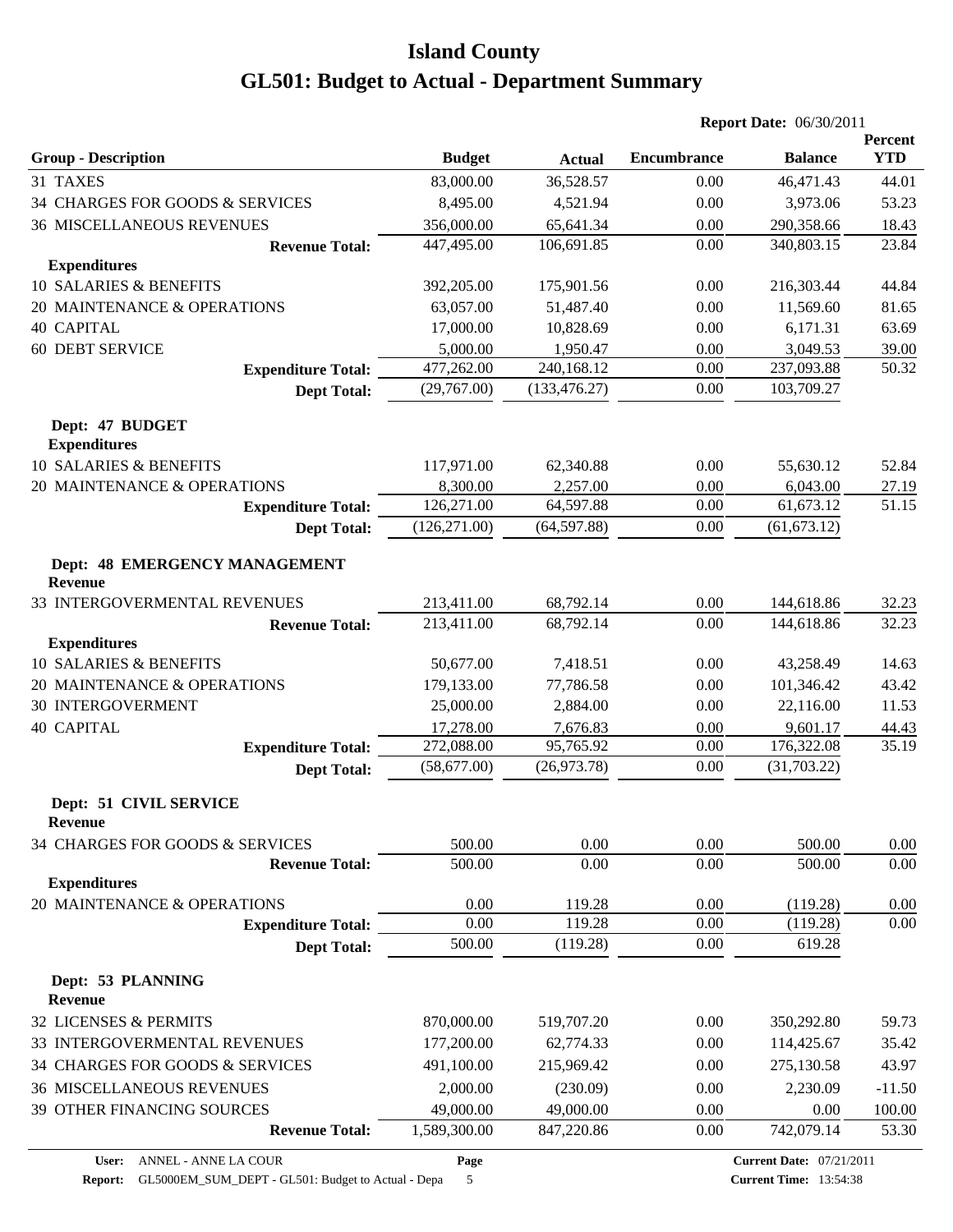|                                                   |                |               | <b>Report Date: 06/30/2011</b> |                |                       |  |
|---------------------------------------------------|----------------|---------------|--------------------------------|----------------|-----------------------|--|
| <b>Group - Description</b>                        | <b>Budget</b>  | <b>Actual</b> | Encumbrance                    | <b>Balance</b> | Percent<br><b>YTD</b> |  |
| <b>Expenditures</b>                               |                |               |                                |                |                       |  |
| 10 SALARIES & BENEFITS                            | 1,307,081.00   | 626,809.19    | 0.00                           | 680,271.81     | 47.95                 |  |
| 20 MAINTENANCE & OPERATIONS                       | 218,308.00     | 129,978.89    | 0.00                           | 88,329.11      | 59.53                 |  |
| <b>40 CAPITAL</b>                                 | 0.00           | 13,333.93     | 0.00                           | (13, 333.93)   | 0.00                  |  |
| <b>Expenditure Total:</b>                         | 1,525,389.00   | 770,122.01    | 0.00                           | 755,266.99     | 50.48                 |  |
| <b>Dept Total:</b>                                | 63,911.00      | 77,098.85     | 0.00                           | (13, 187.85)   |                       |  |
| Dept: 54 GENERAL SERVICES ADMIN<br><b>Revenue</b> |                |               |                                |                |                       |  |
| 31 TAXES                                          | 0.00           | 0.00          | 0.00                           | 0.00           | 0.00                  |  |
| 33 INTERGOVERMENTAL REVENUES                      | 58,897.00      | 0.00          | 0.00                           | 58,897.00      | 0.00                  |  |
| 34 CHARGES FOR GOODS & SERVICES                   | 48,500.00      | 18,546.80     | 0.00                           | 29,953.20      | 38.24                 |  |
| <b>35 FINES &amp; PENALTIES</b>                   | 5,000.00       | 210.00        | 0.00                           | 4,790.00       | 4.20                  |  |
| <b>36 MISCELLANEOUS REVENUES</b>                  | 7,000.00       | 1,898.38      | 0.00                           | 5,101.62       | 27.11                 |  |
| <b>Revenue Total:</b>                             | 119,397.00     | 20,655.18     | 0.00                           | 98,741.82      | 17.29                 |  |
| <b>Expenditures</b>                               |                |               |                                |                |                       |  |
| 10 SALARIES & BENEFITS                            | 117,633.00     | 46,361.01     | 0.00                           | 71,271.99      | 39.41                 |  |
| 20 MAINTENANCE & OPERATIONS                       | 992,032.00     | 543,371.38    | 0.00                           | 448,660.62     | 54.77                 |  |
| <b>30 INTERGOVERMENT</b>                          | 11,044.00      | 10,137.12     | 0.00                           | 906.88         | 91.78                 |  |
| <b>40 CAPITAL</b>                                 | 0.00           | 0.00          | 0.00                           | 0.00           | 0.00                  |  |
| <b>60 DEBT SERVICE</b>                            | 0.00           | 0.00          | 0.00                           | 0.00           | 0.00                  |  |
| <b>Expenditure Total:</b>                         | 1,120,709.00   | 599,869.51    | 0.00                           | 520,839.49     | 53.52                 |  |
| <b>Dept Total:</b>                                | (1,001,312.00) | (579, 214.33) | 0.00                           | (422,097.67)   |                       |  |
| <b>Dept: 59 HUMAN RESOURCES</b><br><b>Revenue</b> |                |               |                                |                |                       |  |
| 34 CHARGES FOR GOODS & SERVICES                   | 0.00           | 5,671.07      | 0.00                           | (5,671.07)     | 0.00                  |  |
| <b>36 MISCELLANEOUS REVENUES</b>                  | 0.00           | 925.52        | 0.00                           | (925.52)       | 0.00                  |  |
| <b>Revenue Total:</b>                             | 0.00           | 6,596.59      | 0.00                           | (6, 596.59)    | 0.00                  |  |
| <b>Expenditures</b>                               |                |               |                                |                |                       |  |
| 10 SALARIES & BENEFITS                            | 129,833.00     | 57,112.75     | 0.00                           | 72,720.25      | 43.98                 |  |
| 20 MAINTENANCE & OPERATIONS                       | 13,800.00      | 9,037.94      | $0.00\,$                       | 4,762.06       | 65.49                 |  |
| <b>Expenditure Total:</b>                         | 143,633.00     | 66,150.69     | 0.00                           | 77,482.31      | 46.05                 |  |
| <b>Dept Total:</b>                                | (143, 633.00)  | (59, 554.10)  | 0.00                           | (84,078.90)    |                       |  |
| Dept: 90 FUND NON-DEPARTMENTAL<br><b>Revenue</b>  |                |               |                                |                |                       |  |
| 30 USE OF FUND BALANCE/RESERVES                   | 150,000.00     | 0.00          | 0.00                           | 150,000.00     | 0.00                  |  |
| 31 TAXES                                          | 13,237,934.00  | 7,398,332.35  | 0.00                           | 5,839,601.65   | 55.88                 |  |
| 33 INTERGOVERMENTAL REVENUES                      | 1,013,500.00   | 569,844.54    | 0.00                           | 443,655.46     | 56.22                 |  |
| 34 CHARGES FOR GOODS & SERVICES                   | 0.00           | 1,416.52      | 0.00                           | (1,416.52)     | 0.00                  |  |
| 36 MISCELLANEOUS REVENUES                         | 14,000.00      | 1,861.82      | 0.00                           | 12,138.18      | 13.29                 |  |
| 39 OTHER FINANCING SOURCES                        | 1,192,000.00   | 1,192,000.00  | 0.00                           | 0.00           | 100.00                |  |
| <b>Revenue Total:</b>                             | 15,607,434.00  | 9,163,455.23  | 0.00                           | 6,443,978.77   | 58.71                 |  |
| <b>Expenditures</b>                               |                |               |                                |                |                       |  |
| 10 SALARIES & BENEFITS                            | 32,870.00      | 32,869.68     | 0.00                           | 0.32           | 100.00                |  |
| 20 MAINTENANCE & OPERATIONS                       | 25,760.00      | 0.00          | 0.00                           | 25,760.00      | 0.00                  |  |

**Page**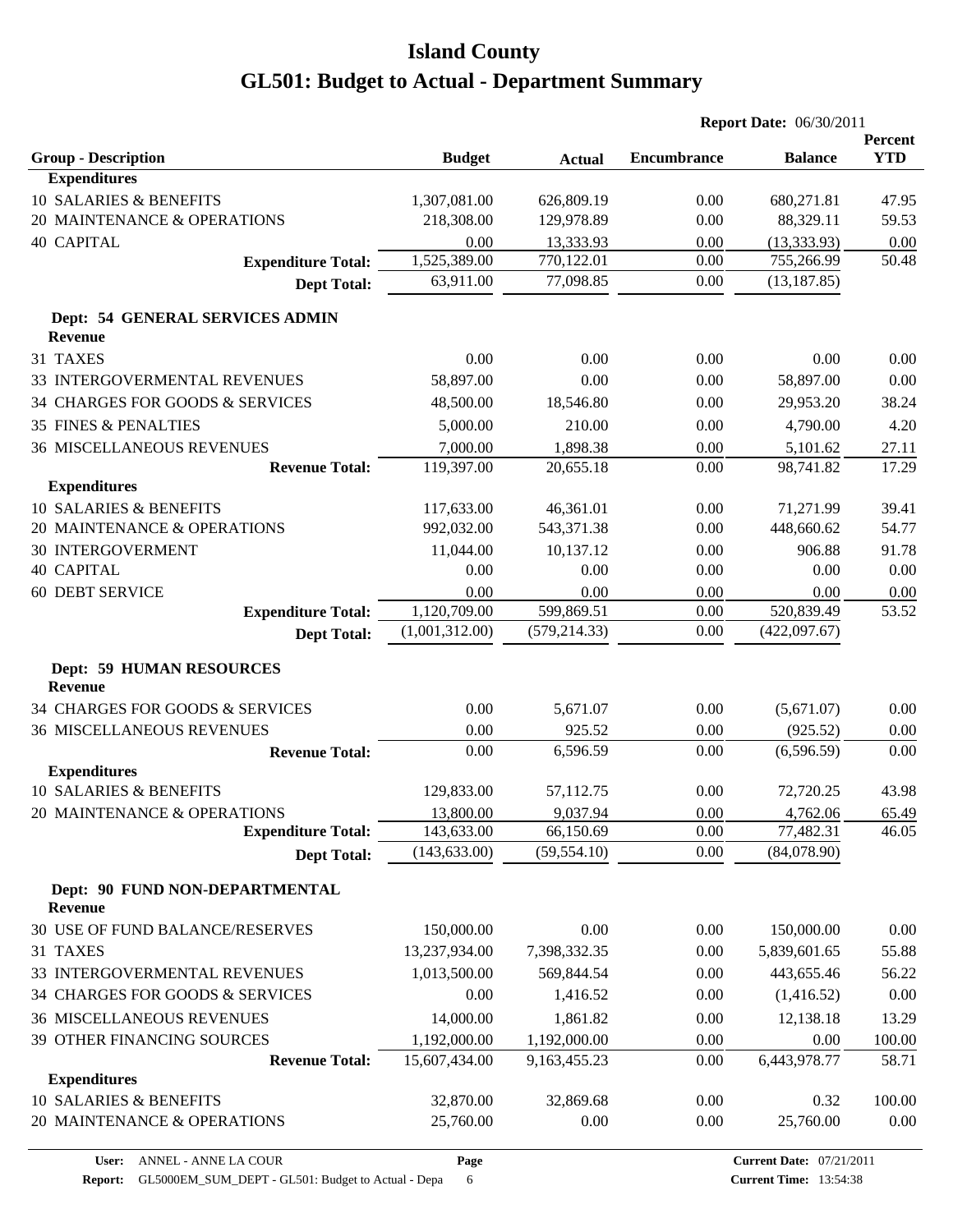|                            |               |              | <b>Report Date: 06/30/2011</b> |                |                |
|----------------------------|---------------|--------------|--------------------------------|----------------|----------------|
|                            |               |              |                                |                | <b>Percent</b> |
| <b>Group - Description</b> | <b>Budget</b> | Actual       | <b>Encumbrance</b>             | <b>Balance</b> | <b>YTD</b>     |
| <b>30 INTERGOVERMENT</b>   | 0.00          | 0.00         | 0.00                           | 0.00           | 0.00           |
| 50 INTERDEPT & TRANSFERS   | 1,674,607.00  | 1,184,545.02 | 0.00                           | 490,061.98     | 70.73          |
| 60 DEBT SERVICE            | 0.00          | 0.00         | 0.00                           | 0.00           | 0.00           |
| 90 OTHER                   | 514,665.00    | 0.00         | 0.00                           | 514,665.00     | 0.00           |
| <b>Expenditure Total:</b>  | 2,247,902.00  | 1.217.414.70 | 0.00                           | 1,030,487.30   | 54.15          |
| <b>Dept Total:</b>         | 13,359,532.00 | 7,946,040.53 | 0.00                           | 5,413,491.47   |                |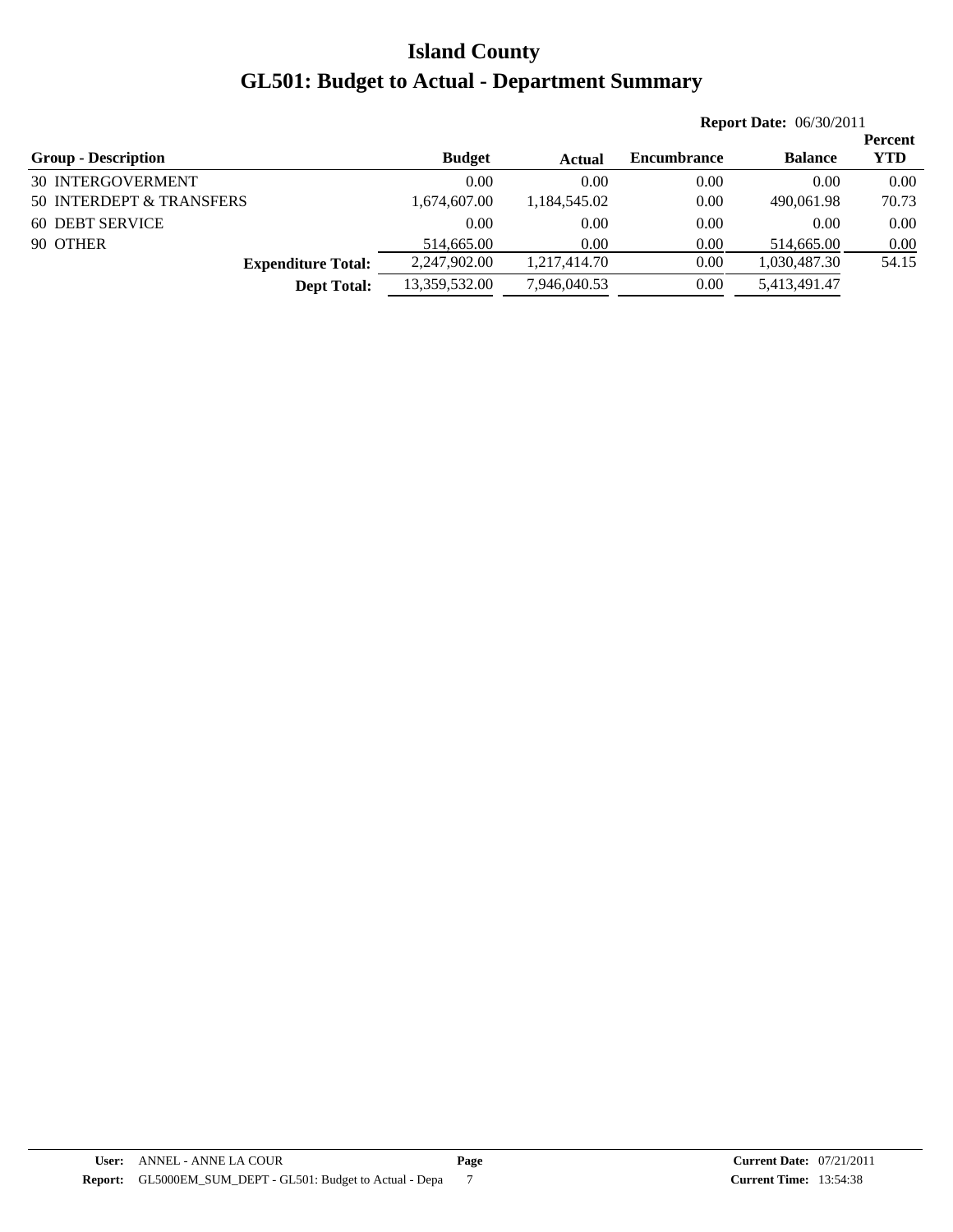|                                                                                                  | <b>Prior Years to Date Actuals</b> |              | 2011<br><b>Approved</b> | 2011<br><b>Month</b><br>to Date @ | 2011<br>Year to<br>Date @ | 2011<br><b>Encumbered</b><br>Amount @ | 2011<br>Balance @ | Percent                                                   |
|--------------------------------------------------------------------------------------------------|------------------------------------|--------------|-------------------------|-----------------------------------|---------------------------|---------------------------------------|-------------------|-----------------------------------------------------------|
| Object<br><b>Description</b>                                                                     | 2009                               | 2010         | <b>Budget</b>           | 06/30/2011                        | 06/30/2011                | 06/30/2011                            | 06/30/2011        | <b>YTD</b>                                                |
| 2% HOTEL/MOTEL PUBLIC FACILITI (124)                                                             |                                    |              |                         |                                   |                           |                                       |                   |                                                           |
| USE OF FUND BALANCE                                                                              | 0.00                               | 0.00         | 0.00                    | 0.00                              | 0.00                      | 0.00                                  | 0.00              | $0\%$                                                     |
| <b>REVENUES</b>                                                                                  | 42,435.57                          | 41,688.25    | 115,000.00              | 5,851.84                          | 48,409.25                 | 0.00                                  | 66,590.75         | 42 %                                                      |
| <b>EXPENDITURES</b>                                                                              | (39, 527.34)                       | (55, 577.68) | (110, 400.00)           | (6, 224.63)                       | (59,089.60)               | 0.00                                  | (51,310.40)       | 54 %                                                      |
| <b>TRANSFERS OUT</b>                                                                             | (1,926.00)                         | (4,600.00)   | (4,600.00)              | 0.00                              | (4,500.00)                | 0.00                                  | (100.00)          | 98 %                                                      |
| Net 2% HOTEL/MOTEL PUBLIC FACILITI (124)                                                         | 982.23                             | (18, 489.43) | 0.00                    | (372.79)                          | (15, 180.35)              | 0.00                                  | 15,180.35         |                                                           |
| <b>ALCOHOL/SUBSTANCE ABUSE (123)</b>                                                             |                                    |              |                         |                                   |                           |                                       |                   |                                                           |
| USE OF FUND BALANCE                                                                              | 0.00                               | 0.00         | 0.00                    | 0.00                              | 0.00                      | 0.00                                  | 0.00              | 0%                                                        |
| <b>REVENUES</b>                                                                                  | 47,508.70                          | 27,563.99    | 11,280.00               | 1,014.91                          | 4,659.71                  | 0.00                                  | 6,620.29          | 41 %                                                      |
| <b>GRANT REVENUES</b>                                                                            | 65.996.99                          | 246.467.13   | 584.395.00              | 45.585.53                         | 128,281.78                | 0.00                                  | 456.113.22        | 22 %                                                      |
| <b>EXPENDITURES</b>                                                                              | (208, 892.92)                      | (258,088.35) | (602, 175.00)           | (48, 847.28)                      | (199, 056.93)             | 0.00                                  | (403, 118.07)     | 33 %                                                      |
| <b>TRANSFERS IN</b>                                                                              | 16,547.48                          | 28,883.00    | 6,500.00                | 0.00                              | 0.00                      | 0.00                                  | 6,500.00          | $0\%$                                                     |
| <b>TRANSFERS OUT</b>                                                                             | (7,936.50)                         | 0.00         | 0.00                    | 0.00                              | (1,587.40)                | 0.00                                  | 1,587.40          | $0\%$                                                     |
| Net ALCOHOL/SUBSTANCE ABUSE (123)                                                                | (86, 776.25)                       | 44,825.77    | 0.00                    | (2, 246.84)                       | (67, 702.84)              | 0.00                                  | 67,702.84         |                                                           |
| <b>ANTI-PROFITEERING (136)</b>                                                                   |                                    |              |                         |                                   |                           |                                       |                   |                                                           |
| USE OF FUND BALANCE                                                                              | 0.00                               | 0.00         | 0.00                    | 0.00                              | 0.00                      | 0.00                                  | 0.00              | $0\%$                                                     |
| <b>REVENUES</b>                                                                                  | 96.63                              | 16.65        | 0.00                    | 1.65                              | 12.08                     | 0.00                                  | (12.08)           | $0\%$                                                     |
| <b>TRANSFERS OUT</b>                                                                             | (20,000.00)                        | 0.00         | 0.00                    | 0.00                              | 0.00                      | 0.00                                  | 0.00              | $0\%$                                                     |
| Net ANTI-PROFITEERING (136)                                                                      | (19,903.37)                        | 16.65        | 0.00                    | 1.65                              | 12.08                     | 0.00                                  | (12.08)           |                                                           |
| <b>AUDITOR'S O &amp; M (118)</b>                                                                 |                                    |              |                         |                                   |                           |                                       |                   |                                                           |
| USE OF FUND BALANCE                                                                              | 0.00                               | 0.00         | 0.00                    | 0.00                              | 0.00                      | 0.00                                  | 0.00              | 0%                                                        |
| <b>REVENUES</b>                                                                                  | 42,313.61                          | 32,611.03    | 124,825.00              | 5,326.80                          | 33,251.60                 | 0.00                                  | 91,573.40         | 27 %                                                      |
| <b>EXPENDITURES</b>                                                                              | (91,038.71)                        | (71, 658.14) | (150, 225.00)           | (7,451.20)                        | (75, 207.71)              | 0.00                                  | (75,017.29)       | 50 %                                                      |
| <b>TRANSFERS IN</b>                                                                              | 12,932.54                          | 25,400.00    | 25,400.00               | 0.00                              | 25,400.00                 | 0.00                                  | 0.00              | 100 %                                                     |
| <b>TRANSFERS OUT</b>                                                                             | 0.00                               | 0.00         | 0.00                    | 0.00                              | 0.00                      | 0.00                                  | 0.00              | $0\%$                                                     |
| Net AUDITOR'S O & M (118)                                                                        | (35.792.56)                        | (13, 647.11) | 0.00                    | (2, 124.40)                       | (16, 556.11)              | 0.00                                  | 16,556.11         |                                                           |
| <b>CAPITAL DRAINAGE (321)</b>                                                                    |                                    |              |                         |                                   |                           |                                       |                   |                                                           |
| <b>REVENUES</b>                                                                                  | 0.00                               | 0.00         | 70.00                   | 0.00                              | 0.00                      | 0.00                                  | 70.00             | 0%                                                        |
| <b>EXPENDITURES</b>                                                                              | (118, 216.63)                      | (43, 378.44) | (393, 270.00)           | (4,584.37)                        | (44, 529.18)              | 0.00                                  | (348, 740.82)     | 11 %                                                      |
| <b>TRANSFERS IN</b>                                                                              | 173,336.00                         | 100,000.00   | 410,000.00              | 0.00                              | 111,000.00                | 0.00                                  | 299,000.00        | 27 %                                                      |
| <b>TRANSFERS OUT</b>                                                                             | 0.00                               | (22,700.00)  | (16,800.00)             | 0.00                              | (16,800.00)               | 0.00                                  | 0.00              | 100 %                                                     |
| Net CAPITAL DRAINAGE (321)                                                                       | 55,119.37                          | 33,921.56    | 0.00                    | (4,584.37)                        | 49,670.82                 | 0.00                                  | (49,670.82)       |                                                           |
| CASA FUND (131)                                                                                  |                                    |              |                         |                                   |                           |                                       |                   |                                                           |
| USE OF FUND BALANCE                                                                              | 0.00                               | 0.00         | 7,000.00                | 0.00                              | 0.00                      | 0.00                                  | 7,000.00          | $0\%$                                                     |
| <b>REVENUES</b>                                                                                  | 700.00                             | 0.00         | 270.00                  | 0.00                              | 4,570.85                  | 0.00                                  | (4,300.85)        | 1,693 %                                                   |
| <b>GRANT REVENUES</b>                                                                            | 24,340.00                          | 24,596.25    | 59.031.00               | 4,370.85                          | 18,156.80                 | 0.00                                  | 40,874.20         | 31 %                                                      |
| <b>EXPENDITURES</b>                                                                              | (60,003.82)                        | (62, 417.60) | (106, 702.00)           | (8,792.15)                        | (54, 174.33)              | 0.00                                  | (52, 527.67)      | 51 %                                                      |
| <b>TRANSFERS IN</b>                                                                              | 25,295.48                          | 50,591.00    | 50,591.00               | 0.00                              | 50,591.00                 | 0.00                                  | 0.00              | 100 %                                                     |
| User: ANNEL - ANNE LA COUR<br>Report: GL5010EM_FUND - GL535: Multi Year Budget to Actual by Fund |                                    |              | Page<br>$\mathbf{1}$    |                                   |                           |                                       |                   | Current Date: 07/21/2011<br><b>Current Time: 15:03:03</b> |

Report: GL5010EM\_FUND - GL535: Multi Year Budget to Actual by Fund 15:03:03 15:03:03 15:03:03 15:03:03 15:03:03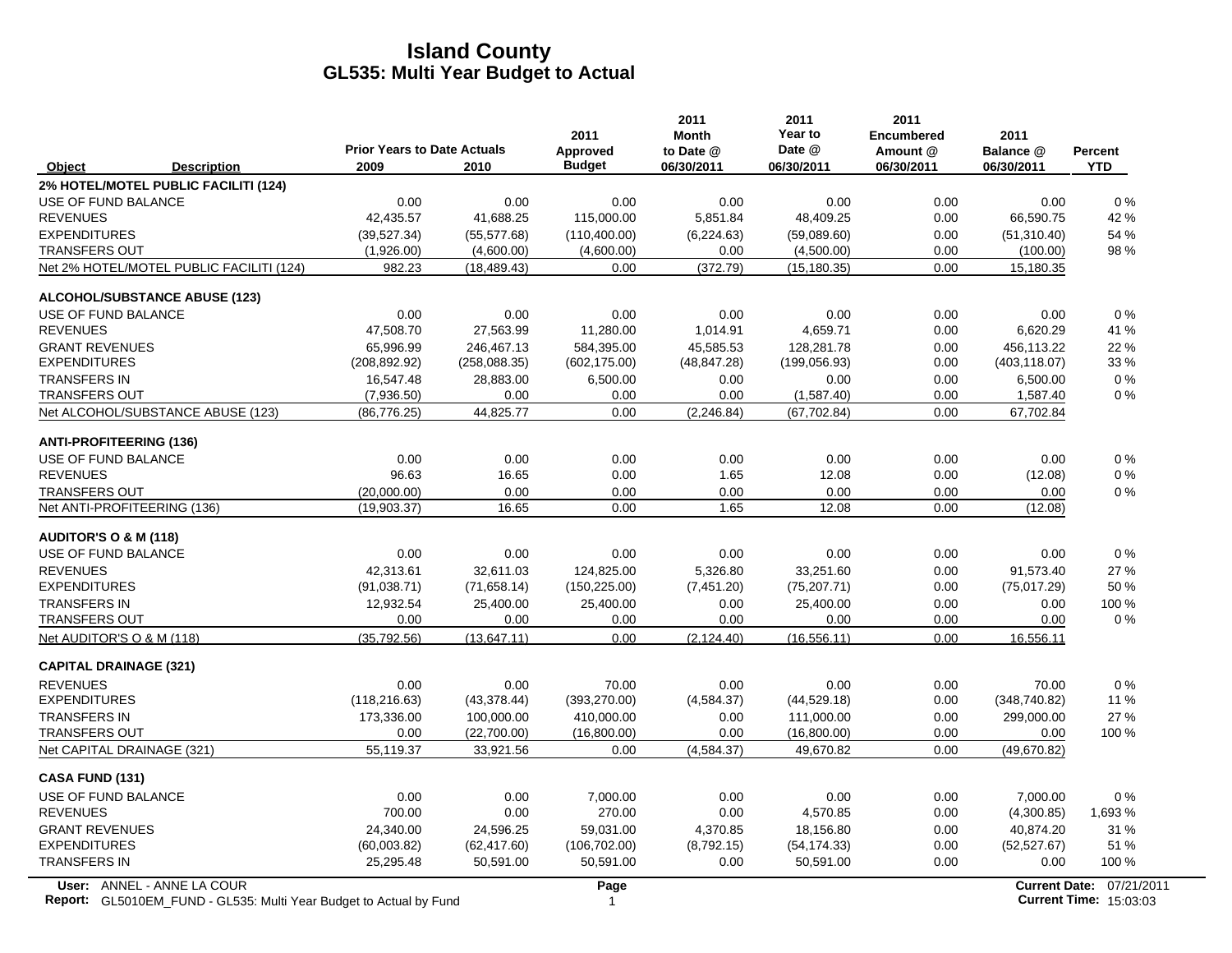|                                 |                                             | <b>Prior Years to Date Actuals</b> |              | 2011                      | 2011<br>Month           | 2011<br>Year to      | 2011<br><b>Encumbered</b> | 2011                    |                              |
|---------------------------------|---------------------------------------------|------------------------------------|--------------|---------------------------|-------------------------|----------------------|---------------------------|-------------------------|------------------------------|
| Object                          | <b>Description</b>                          | 2009                               | 2010         | Approved<br><b>Budget</b> | to Date @<br>06/30/2011 | Date @<br>06/30/2011 | Amount @<br>06/30/2011    | Balance @<br>06/30/2011 | <b>Percent</b><br><b>YTD</b> |
| <b>TRANSFERS OUT</b>            |                                             | 0.00                               | 0.00         | 0.00                      | 0.00                    | 0.00                 | 0.00                      | 0.00                    | $0\%$                        |
| Net CASA FUND (131)             |                                             | (9,668.34)                         | 12,769.65    | 10,190.00                 | (4,421.30)              | 19,144.32            | 0.00                      | (8,954.32)              |                              |
|                                 | <b>COMM MENTAL HEALTH FACILITY (148)</b>    |                                    |              |                           |                         |                      |                           |                         |                              |
| <b>REVENUES</b>                 |                                             | 2.893.56                           | 2.411.30     | 5.566.00                  | 482.26                  | 2.893.56             | 0.00                      | 2,672.44                | 52 %                         |
| <b>EXPENDITURES</b>             |                                             | (2,636.04)                         | (2,457.66)   | (5,566.00)                | (409.61)                | (3,530.88)           | 0.00                      | (2,035.12)              | 63%                          |
|                                 | Net COMM MENTAL HEALTH FACILITY (148)       | 257.52                             | (46.36)      | 0.00                      | 72.65                   | (637.32)             | 0.00                      | 637.32                  |                              |
|                                 | <b>CONSERVATION FUTURES (132)</b>           |                                    |              |                           |                         |                      |                           |                         |                              |
| USE OF FUND BALANCE             |                                             | 0.00                               | 0.00         | 0.00                      | 0.00                    | 0.00                 | 0.00                      | 0.00                    | 0%                           |
| <b>REVENUES</b>                 |                                             | 365,502.59                         | 364,821.66   | 677,020.00                | 20,604.90               | 377,825.12           | 0.00                      | 299,194.88              | 56 %                         |
| <b>GRANT REVENUES</b>           |                                             | 97.543.22                          | 31,421.20    | 0.00                      | 27.287.97               | 27.291.64            | 0.00                      | (27, 291.64)            | 0%                           |
| <b>EXPENDITURES</b>             |                                             | (106, 205.02)                      | (68, 354.10) | (677, 020.00)             | (26,651.38)             | (49,898.04)          | 0.00                      | (627, 121.96)           | 7%                           |
| <b>TRANSFERS OUT</b>            |                                             | 0.00                               | 0.00         | 0.00                      | 0.00                    | 0.00                 | 0.00                      | 0.00                    | 0%                           |
|                                 | Net CONSERVATION FUTURES (132)              | 356,840.79                         | 327,888.76   | 0.00                      | 21,241.49               | 355,218.72           | 0.00                      | (355, 218.72)           |                              |
|                                 | <b>CONSTRUCTION &amp; ACQUISITION (308)</b> |                                    |              |                           |                         |                      |                           |                         |                              |
| USE OF FUND BALANCE             |                                             | 0.00                               | 0.00         | 0.00                      | 0.00                    | 0.00                 | 0.00                      | 0.00                    | 0%                           |
| <b>EXPENDITURES</b>             |                                             | 0.00                               | 0.00         | 0.00                      | 0.00                    | 0.00                 | 0.00                      | 0.00                    | 0%                           |
| <b>TRANSFERS IN</b>             |                                             | 0.00                               | 0.00         | 0.00                      | 0.00                    | 0.00                 | 0.00                      | 0.00                    | $0\%$                        |
|                                 | Net CONSTRUCTION & ACQUISITION (308)        | 0.00                               | 0.00         | 0.00                      | 0.00                    | 0.00                 | 0.00                      | 0.00                    |                              |
| <b>CORNET BAY DOCK (119)</b>    |                                             |                                    |              |                           |                         |                      |                           |                         |                              |
| <b>REVENUES</b>                 |                                             | 11,192.00                          | 11,710.00    | 16,400.00                 | 0.00                    | 14,285.00            | 0.00                      | 2.115.00                | 87%                          |
| <b>EXPENDITURES</b>             |                                             | (3,051.68)                         | (3,316.72)   | (15,700.00)               | (526.78)                | (3,728.33)           | 0.00                      | (11, 971.67)            | 24 %                         |
| <b>TRANSFERS OUT</b>            |                                             | 0.00                               | (600.00)     | (700.00)                  | 0.00                    | (700.00)             | 0.00                      | 0.00                    | 100 %                        |
| Net CORNET BAY DOCK (119)       |                                             | 8,140.32                           | 7,793.28     | 0.00                      | (526.78)                | 9,856.67             | 0.00                      | (9,856.67)              |                              |
| <b>COUNTY FAIR (110)</b>        |                                             |                                    |              |                           |                         |                      |                           |                         |                              |
| <b>REVENUES</b>                 |                                             | 75,588.59                          | 77,511.33    | 238,000.00                | 19,344.12               | 87,723.18            | 0.00                      | 150,276.82              | 37%                          |
| <b>GRANT REVENUES</b>           |                                             | 0.00                               | 0.00         | 0.00                      | 0.00                    | 0.00                 | 0.00                      | 0.00                    | 0%                           |
| <b>EXPENDITURES</b>             |                                             | (84, 329.40)                       | (74, 475.67) | (268,000.00)              | (22, 929.44)            | (83, 148.77)         | 0.00                      | (184, 851.23)           | 31 %                         |
| <b>TRANSFERS IN</b>             |                                             | 0.00                               | 0.00         | 30,000.00                 | 0.00                    | 8,581.72             | 0.00                      | 21,418.28               | 29 %                         |
| <b>TRANSFERS OUT</b>            |                                             | (500.00)                           | 0.00         | 0.00                      | 0.00                    | 0.00                 | 0.00                      | 0.00                    | 0%                           |
| Net COUNTY FAIR (110)           |                                             | (9,240.81)                         | 3,035.66     | 0.00                      | (3,585.32)              | 13,156.13            | 0.00                      | (13, 156.13)            |                              |
| <b>COUNTY LAW LIBRARY (103)</b> |                                             |                                    |              |                           |                         |                      |                           |                         |                              |
| <b>USE OF FUND BALANCE</b>      |                                             | 0.00                               | 0.00         | 6,780.00                  | 0.00                    | 0.00                 | 0.00                      | 6,780.00                | 0%                           |
| <b>REVENUES</b>                 |                                             | 14,171.84                          | 12,587.17    | 26,100.00                 | 2,152.29                | 13,425.75            | 0.00                      | 12,674.25               | 51 %                         |
| <b>EXPENDITURES</b>             |                                             | (14.456.26)                        | (14, 940.84) | (32.880.00)               | (2.584.21)              | (15, 109.56)         | 0.00                      | (17, 770.44)            | 46 %                         |
|                                 | Net COUNTY LAW LIBRARY (103)                | (284.42)                           | (2,353.67)   | 0.00                      | (431.92)                | (1,683.81)           | 0.00                      | 1,683.81                |                              |

**COUNTY ROAD (101)**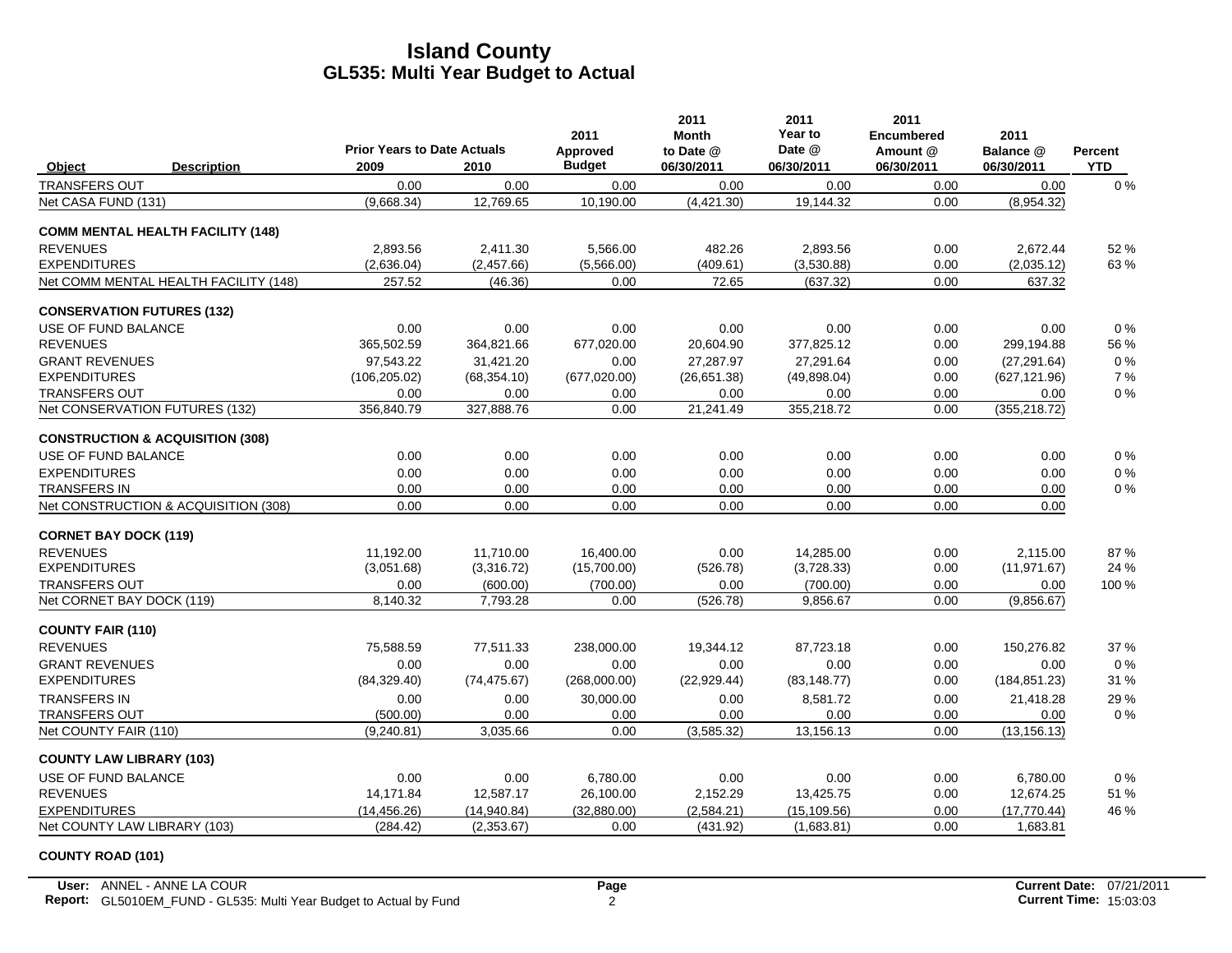|                                   |                                         |                                            |                | 2011                      | 2011<br><b>Month</b>    | 2011<br>Year to      | 2011<br><b>Encumbered</b> | 2011                    |                       |
|-----------------------------------|-----------------------------------------|--------------------------------------------|----------------|---------------------------|-------------------------|----------------------|---------------------------|-------------------------|-----------------------|
| Object                            | <b>Description</b>                      | <b>Prior Years to Date Actuals</b><br>2009 | 2010           | Approved<br><b>Budget</b> | to Date @<br>06/30/2011 | Date @<br>06/30/2011 | Amount @<br>06/30/2011    | Balance @<br>06/30/2011 | Percent<br><b>YTD</b> |
| USE OF FUND BALANCE               |                                         | 0.00                                       | 0.00           | 13,113.00                 | 0.00                    | 0.00                 | 0.00                      | 13,113.00               | 0%                    |
| <b>REVENUES</b>                   |                                         | 7,159,335.22                               | 7,398,870.48   | 14,811,971.00             | 681,591.02              | 7.643.034.90         | 0.00                      | 7,168,936.10            | 52 %                  |
| <b>GRANT REVENUES</b>             |                                         | 663,269.24                                 | 516,644.52     | 4,541,277.00              | 183,993.60              | 629,903.25           | 0.00                      | 3,911,373.75            | 14 %                  |
| <b>EXPENDITURES</b>               |                                         | (4, 159, 000.50)                           | (4,783,563.38) | (17,786,764.00)           | (832, 672.90)           | (4,020,952.77)       | 0.00                      | (13,765,811.23)         | 23 %                  |
| <b>TRANSFERS IN</b>               |                                         | 0.00                                       | 0.00           | 0.00                      | 0.00                    | 0.00                 | 0.00                      | 0.00                    | $0\%$                 |
| <b>TRANSFERS OUT</b>              |                                         | (753, 015.58)                              | (1,526,217.00) | (1,579,597.00)            | 0.00                    | (1,514,967.00)       | 0.00                      | (64, 630.00)            | 96 %                  |
| Net COUNTY ROAD (101)             |                                         | 2.910.588.38                               | 1,605,734.62   | 0.00                      | 32.911.72               | 2,737,018.38         | 0.00                      | (2,737,018.38)          |                       |
| <b>COURTHOUSE EXPANSION (309)</b> |                                         |                                            |                |                           |                         |                      |                           |                         |                       |
| <b>REVENUES</b>                   |                                         | 44.06                                      | 12.48          | 0.00                      | 1.24                    | 9.05                 | 0.00                      | (9.05)                  | $0\%$                 |
|                                   | Net COURTHOUSE EXPANSION (309)          | 44.06                                      | 12.48          | 0.00                      | 1.24                    | 9.05                 | 0.00                      | (9.05)                  |                       |
|                                   | <b>DEVELOPMENTAL DISABILITIES (114)</b> |                                            |                |                           |                         |                      |                           |                         |                       |
| USE OF FUND BALANCE               |                                         | 0.00                                       | 0.00           | 0.00                      | 0.00                    | 0.00                 | 0.00                      | 0.00                    | 0%                    |
| <b>REVENUES</b>                   |                                         | 98,396.40                                  | 97,475.30      | 190,370.00                | 2,017.11                | 88,627.53            | 0.00                      | 101,742.47              | 47 %                  |
| <b>GRANT REVENUES</b>             |                                         | 186.079.10                                 | 125.345.98     | 517,107.00                | 68.083.00               | 196.027.00           | 0.00                      | 321,080.00              | 38 %                  |
| <b>EXPENDITURES</b>               |                                         | (236, 970.93)                              | (203, 803.82)  | (707, 477.00)             | (42, 581.37)            | (247, 113.97)        | 0.00                      | (460, 363.03)           | 35 %                  |
| <b>TRANSFERS OUT</b>              |                                         | 0.00                                       | 0.00           | 0.00                      | 0.00                    | (3,968.50)           | 0.00                      | 3,968.50                | 0%                    |
|                                   | Net DEVELOPMENTAL DISABILITIES (114)    | 47,504.57                                  | 19,017.46      | 0.00                      | 27,518.74               | 33,572.06            | 0.00                      | (33,572.06)             |                       |
| <b>DRUG SEIZURE (133)</b>         |                                         |                                            |                |                           |                         |                      |                           |                         |                       |
| USE OF FUND BALANCE               |                                         | 0.00                                       | 0.00           | 0.00                      | 0.00                    | 0.00                 | 0.00                      | 0.00                    | 0%                    |
| <b>REVENUES</b>                   |                                         | 1,042.82                                   | 2,226.81       | 10,000.00                 | 629.16                  | 2,633.25             | 0.00                      | 7,366.75                | 26 %                  |
| <b>EXPENDITURES</b>               |                                         | (8,445.44)                                 | 0.00           | (10,000.00)               | 0.00                    | 0.00                 | 0.00                      | (10,000.00)             | $0\%$                 |
| <b>TRANSFERS OUT</b>              |                                         | (10,000.00)                                | 0.00           | 0.00                      | 0.00                    | 0.00                 | 0.00                      | 0.00                    | $0\%$                 |
| Net DRUG SEIZURE (133)            |                                         | (17, 402.62)                               | 2,226.81       | 0.00                      | 629.16                  | 2,633.25             | 0.00                      | (2,633.25)              |                       |
| <b>ELECTION RESERVE (111)</b>     |                                         |                                            |                |                           |                         |                      |                           |                         |                       |
| USE OF FUND BALANCE               |                                         | 0.00                                       | 0.00           | 0.00                      | 0.00                    | 0.00                 | 0.00                      | 0.00                    | 0%                    |
| <b>REVENUES</b>                   |                                         | 73,280.34                                  | 52,880.15      | 250,130.00                | 1,598.45                | 10,678.01            | 0.00                      | 239,451.99              | 4 %                   |
| <b>GRANT REVENUES</b>             |                                         | 0.00                                       | 27,457.26      | 0.00                      | 0.00                    | 641.58               | 0.00                      | (641.58)                | $0\%$                 |
| <b>EXPENDITURES</b>               |                                         | (108, 747.06)                              | (92, 977, 16)  | (450, 130.00)             | (2,279.95)              | (127, 430.48)        | 0.00                      | (322, 699.52)           | 28 %                  |
| <b>TRANSFERS IN</b>               |                                         | 101,700.00                                 | 219,925.00     | 200,000.00                | 0.00                    | 200,000.00           | 0.00                      | 0.00                    | 100 %                 |
| <b>TRANSFERS OUT</b>              |                                         | 0.00                                       | 0.00           | 0.00                      | 0.00                    | 0.00                 | 0.00                      | 0.00                    | $0\%$                 |
| Net ELECTION RESERVE (111)        |                                         | 66,233.28                                  | 207,285.25     | 0.00                      | (681.50)                | 83,889.11            | 0.00                      | (83, 889.11)            |                       |
| <b>ENHANCED 911 (140)</b>         |                                         |                                            |                |                           |                         |                      |                           |                         |                       |
| <b>REVENUES</b>                   |                                         | 212,239.28                                 | 201,462.94     | 740,000.00                | 0.00                    | 264,504.22           | 0.00                      | 475,495.78              | 36 %                  |
| <b>GRANT REVENUES</b>             |                                         | 0.00                                       | 0.00           | 0.00                      | 0.00                    | 0.00                 | 0.00                      | 0.00                    | $0\%$                 |
| <b>EXPENDITURES</b>               |                                         | 0.00                                       | (116, 222.60)  | (738, 500.00)             | 0.00                    | (455, 941.46)        | 0.00                      | (282, 558.54)           | 62 %                  |
| <b>TRANSFERS OUT</b>              |                                         | (750.00)                                   | (1.500.00)     | (1,500.00)                | 0.00                    | (1,500.00)           | 0.00                      | 0.00                    | 100 %                 |
| Net ENHANCED 911 (140)            |                                         | 211,489.28                                 | 83,740.34      | 0.00                      | 0.00                    | (192, 937.24)        | 0.00                      | 192,937.24              |                       |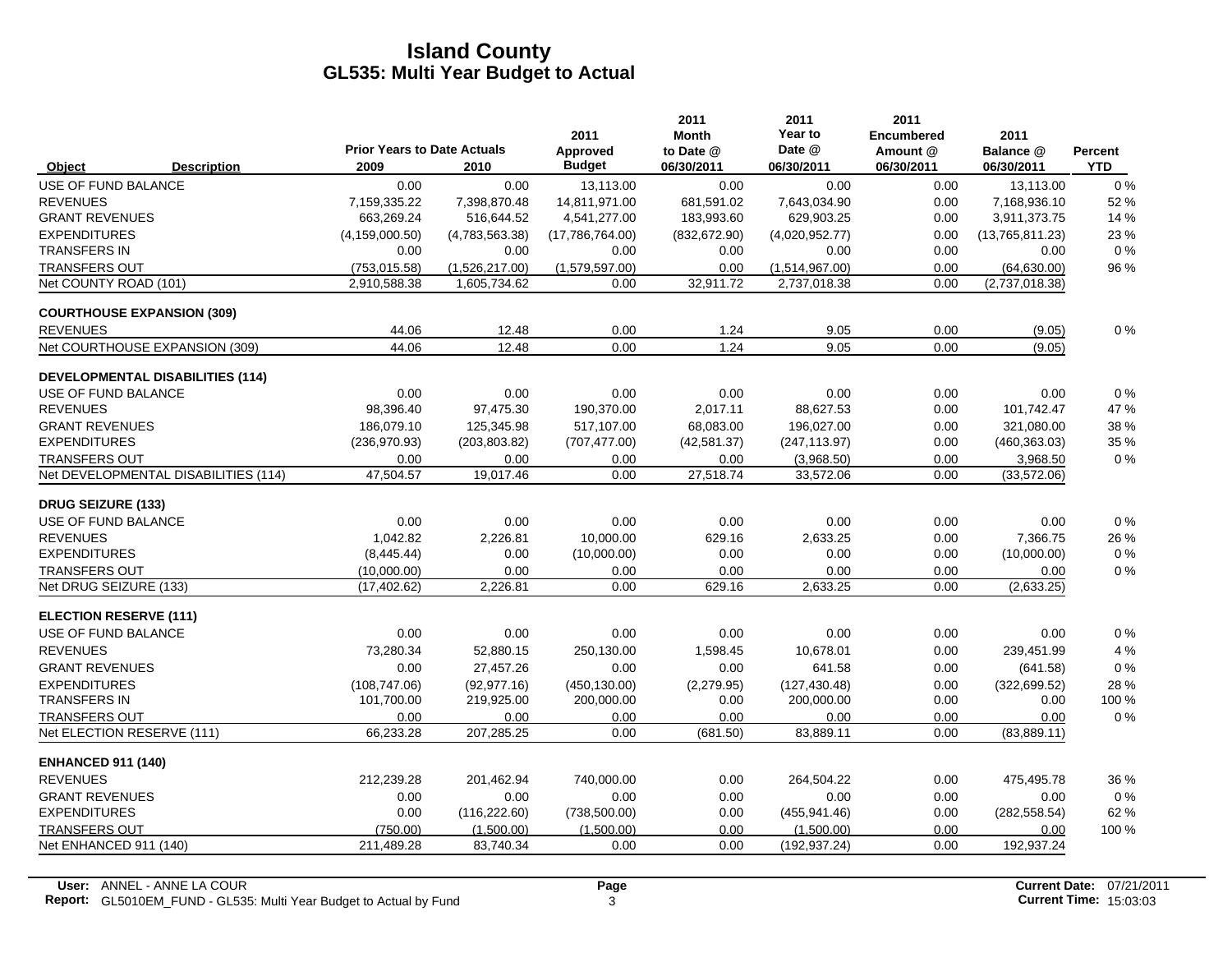| <b>Prior Years to Date Actuals</b><br>Date @<br><b>Approved</b><br>to Date @<br>Amount @<br>Balance @<br>Percent<br><b>Budget</b><br>2009<br>2010<br>06/30/2011<br>06/30/2011<br>06/30/2011<br>06/30/2011<br>Object<br><b>Description</b><br><b>EXTENSION SERVICES (160)</b><br><b>REVENUES</b><br>0.00<br>14,693.60<br>30,911.45<br>232,633.00<br>51,352.62<br>129,730.43<br>102,902.57<br>5,692.05<br><b>GRANT REVENUES</b><br>71,264.71<br>176,309.00<br>0.00<br>16,667.23<br>0.00<br>159,641.77<br><b>EXPENDITURES</b><br>(272, 607.48)<br>(227, 434.30)<br>(39,539.34)<br>(203, 765.04)<br>0.00<br>(311, 843.96)<br>(515,609.00)<br><b>TRANSFERS IN</b><br>176,769.00<br>149,321.00<br>106,667.00<br>0.00<br>95,950.00<br>0.00<br>10,717.00<br><b>TRANSFERS OUT</b><br>0.00<br>0.00<br>0.00<br>0.00<br>0.00<br>0.00<br>0.00<br>Net EXTENSION SERVICES (160)<br>(9,880.17)<br>(41,509.80)<br>0.00<br>11,813.28<br>38,582.62<br>0.00<br>(38, 582.62)<br><b>FAMILY RES CTR CAMANO (143)</b><br><b>REVENUES</b><br>16,345.42<br>52,465.00<br>1,812.48<br>17,675.64<br>0.00<br>19,307.59<br>34,789.36<br><b>EXPENDITURES</b><br>(23, 871.41)<br>(3,705.28)<br>(25, 206.71)<br>0.00<br>(27, 258.29)<br>(23,967.98)<br>(52, 465.00)<br><b>TRANSFERS OUT</b><br>0.00<br>0.00<br>0.00<br>0.00<br>0.00<br>0.00<br>0.00<br>Net FAMILY RES CTR CAMANO (143)<br>(7,525.99)<br>(1,892.80)<br>0.00<br>(4,660.39)<br>0.00<br>(7,531.07)<br>7,531.07<br><b>FAMILY RES CTR OAK HARBOR (141)</b><br>USE OF FUND BALANCE<br>0.00<br>0.00<br>0.00<br>0.00<br>0.00<br>0.00<br>0.00<br><b>REVENUES</b><br>10,263.90<br>11,507.14<br>55,937.00<br>9,539.30<br>18,039.30<br>0.00<br>37,897.70<br><b>EXPENDITURES</b><br>(23, 491.46)<br>(23,656.52)<br>(55,937.00)<br>(4, 146.46)<br>(25, 205.35)<br>0.00<br>(30, 731.65)<br><b>TRANSFERS OUT</b><br>0.00<br>0.00<br>0.00<br>0.00<br>0.00<br>0.00<br>0.00<br>0.00<br>Net FAMILY RES CTR OAK HARBOR (141)<br>(13, 227.56)<br>(12, 149.38)<br>0.00<br>5,392.84<br>(7, 166.05)<br>7,166.05<br><b>FAMILY RES CTR SO WHIDBEY (142)</b><br><b>REVENUES</b><br>3.983.58<br>2.500.00<br>2.400.00<br>500.00<br>3.000.00<br>0.00<br>(600.00)<br><b>EXPENDITURES</b><br>(20, 764.52)<br>(2,254.90)<br>(2,400.00)<br>(9.00)<br>(54.00)<br>0.00<br>(2,346.00)<br><b>TRANSFERS OUT</b><br>0.00<br>0.00<br>0.00<br>0.00<br>0.00<br>0.00<br>0.00<br>Net FAMILY RES CTR SO WHIDBEY (142)<br>(2,946.00)<br>(16,780.94)<br>245.10<br>0.00<br>491.00<br>2,946.00<br>0.00<br><b>FEDERAL ASSET FORFEITURE (147)</b><br>USE OF FUND BALANCE<br>0.00<br>0.00<br>0.00<br>0.00<br>0.00<br>0.00<br>0.00<br><b>REVENUES</b><br>63.05<br>2.55<br>5,000.00<br>0.02<br>0.18<br>0.00<br>4,999.82<br><b>EXPENDITURES</b><br>(2, 148.00)<br>(2, 148.00)<br>(5,000.00)<br>0.00<br>(2, 148.00)<br>0.00<br>(2,852.00)<br><b>TRANSFERS OUT</b><br>(20,000.00)<br>0.00<br>0.00<br>0.00<br>0.00<br>0.00<br>0.00<br>Net FEDERAL ASSET FORFEITURE (147)<br>(22,084.95)<br>(2, 145.45)<br>0.00<br>0.02<br>(2, 147.82)<br>0.00<br>2,147.82<br><b>FIRE PERMIT PROGRAM (115)</b> | <b>YTD</b><br>56 %<br>9 % |
|----------------------------------------------------------------------------------------------------------------------------------------------------------------------------------------------------------------------------------------------------------------------------------------------------------------------------------------------------------------------------------------------------------------------------------------------------------------------------------------------------------------------------------------------------------------------------------------------------------------------------------------------------------------------------------------------------------------------------------------------------------------------------------------------------------------------------------------------------------------------------------------------------------------------------------------------------------------------------------------------------------------------------------------------------------------------------------------------------------------------------------------------------------------------------------------------------------------------------------------------------------------------------------------------------------------------------------------------------------------------------------------------------------------------------------------------------------------------------------------------------------------------------------------------------------------------------------------------------------------------------------------------------------------------------------------------------------------------------------------------------------------------------------------------------------------------------------------------------------------------------------------------------------------------------------------------------------------------------------------------------------------------------------------------------------------------------------------------------------------------------------------------------------------------------------------------------------------------------------------------------------------------------------------------------------------------------------------------------------------------------------------------------------------------------------------------------------------------------------------------------------------------------------------------------------------------------------------------------------------------------------------------------------------------------------------------------------------------------------------------------------------------------------------------------------------------------------------------------------------------------------------------------------------------------------------------------------------------------------------------------------------------------------------------------------------|---------------------------|
|                                                                                                                                                                                                                                                                                                                                                                                                                                                                                                                                                                                                                                                                                                                                                                                                                                                                                                                                                                                                                                                                                                                                                                                                                                                                                                                                                                                                                                                                                                                                                                                                                                                                                                                                                                                                                                                                                                                                                                                                                                                                                                                                                                                                                                                                                                                                                                                                                                                                                                                                                                                                                                                                                                                                                                                                                                                                                                                                                                                                                                                                |                           |
|                                                                                                                                                                                                                                                                                                                                                                                                                                                                                                                                                                                                                                                                                                                                                                                                                                                                                                                                                                                                                                                                                                                                                                                                                                                                                                                                                                                                                                                                                                                                                                                                                                                                                                                                                                                                                                                                                                                                                                                                                                                                                                                                                                                                                                                                                                                                                                                                                                                                                                                                                                                                                                                                                                                                                                                                                                                                                                                                                                                                                                                                |                           |
|                                                                                                                                                                                                                                                                                                                                                                                                                                                                                                                                                                                                                                                                                                                                                                                                                                                                                                                                                                                                                                                                                                                                                                                                                                                                                                                                                                                                                                                                                                                                                                                                                                                                                                                                                                                                                                                                                                                                                                                                                                                                                                                                                                                                                                                                                                                                                                                                                                                                                                                                                                                                                                                                                                                                                                                                                                                                                                                                                                                                                                                                |                           |
|                                                                                                                                                                                                                                                                                                                                                                                                                                                                                                                                                                                                                                                                                                                                                                                                                                                                                                                                                                                                                                                                                                                                                                                                                                                                                                                                                                                                                                                                                                                                                                                                                                                                                                                                                                                                                                                                                                                                                                                                                                                                                                                                                                                                                                                                                                                                                                                                                                                                                                                                                                                                                                                                                                                                                                                                                                                                                                                                                                                                                                                                |                           |
|                                                                                                                                                                                                                                                                                                                                                                                                                                                                                                                                                                                                                                                                                                                                                                                                                                                                                                                                                                                                                                                                                                                                                                                                                                                                                                                                                                                                                                                                                                                                                                                                                                                                                                                                                                                                                                                                                                                                                                                                                                                                                                                                                                                                                                                                                                                                                                                                                                                                                                                                                                                                                                                                                                                                                                                                                                                                                                                                                                                                                                                                | 40 %                      |
|                                                                                                                                                                                                                                                                                                                                                                                                                                                                                                                                                                                                                                                                                                                                                                                                                                                                                                                                                                                                                                                                                                                                                                                                                                                                                                                                                                                                                                                                                                                                                                                                                                                                                                                                                                                                                                                                                                                                                                                                                                                                                                                                                                                                                                                                                                                                                                                                                                                                                                                                                                                                                                                                                                                                                                                                                                                                                                                                                                                                                                                                | 90 %                      |
|                                                                                                                                                                                                                                                                                                                                                                                                                                                                                                                                                                                                                                                                                                                                                                                                                                                                                                                                                                                                                                                                                                                                                                                                                                                                                                                                                                                                                                                                                                                                                                                                                                                                                                                                                                                                                                                                                                                                                                                                                                                                                                                                                                                                                                                                                                                                                                                                                                                                                                                                                                                                                                                                                                                                                                                                                                                                                                                                                                                                                                                                | $0\%$                     |
|                                                                                                                                                                                                                                                                                                                                                                                                                                                                                                                                                                                                                                                                                                                                                                                                                                                                                                                                                                                                                                                                                                                                                                                                                                                                                                                                                                                                                                                                                                                                                                                                                                                                                                                                                                                                                                                                                                                                                                                                                                                                                                                                                                                                                                                                                                                                                                                                                                                                                                                                                                                                                                                                                                                                                                                                                                                                                                                                                                                                                                                                |                           |
|                                                                                                                                                                                                                                                                                                                                                                                                                                                                                                                                                                                                                                                                                                                                                                                                                                                                                                                                                                                                                                                                                                                                                                                                                                                                                                                                                                                                                                                                                                                                                                                                                                                                                                                                                                                                                                                                                                                                                                                                                                                                                                                                                                                                                                                                                                                                                                                                                                                                                                                                                                                                                                                                                                                                                                                                                                                                                                                                                                                                                                                                |                           |
|                                                                                                                                                                                                                                                                                                                                                                                                                                                                                                                                                                                                                                                                                                                                                                                                                                                                                                                                                                                                                                                                                                                                                                                                                                                                                                                                                                                                                                                                                                                                                                                                                                                                                                                                                                                                                                                                                                                                                                                                                                                                                                                                                                                                                                                                                                                                                                                                                                                                                                                                                                                                                                                                                                                                                                                                                                                                                                                                                                                                                                                                | 34 %                      |
|                                                                                                                                                                                                                                                                                                                                                                                                                                                                                                                                                                                                                                                                                                                                                                                                                                                                                                                                                                                                                                                                                                                                                                                                                                                                                                                                                                                                                                                                                                                                                                                                                                                                                                                                                                                                                                                                                                                                                                                                                                                                                                                                                                                                                                                                                                                                                                                                                                                                                                                                                                                                                                                                                                                                                                                                                                                                                                                                                                                                                                                                | 48 %                      |
|                                                                                                                                                                                                                                                                                                                                                                                                                                                                                                                                                                                                                                                                                                                                                                                                                                                                                                                                                                                                                                                                                                                                                                                                                                                                                                                                                                                                                                                                                                                                                                                                                                                                                                                                                                                                                                                                                                                                                                                                                                                                                                                                                                                                                                                                                                                                                                                                                                                                                                                                                                                                                                                                                                                                                                                                                                                                                                                                                                                                                                                                | $0\%$                     |
|                                                                                                                                                                                                                                                                                                                                                                                                                                                                                                                                                                                                                                                                                                                                                                                                                                                                                                                                                                                                                                                                                                                                                                                                                                                                                                                                                                                                                                                                                                                                                                                                                                                                                                                                                                                                                                                                                                                                                                                                                                                                                                                                                                                                                                                                                                                                                                                                                                                                                                                                                                                                                                                                                                                                                                                                                                                                                                                                                                                                                                                                |                           |
|                                                                                                                                                                                                                                                                                                                                                                                                                                                                                                                                                                                                                                                                                                                                                                                                                                                                                                                                                                                                                                                                                                                                                                                                                                                                                                                                                                                                                                                                                                                                                                                                                                                                                                                                                                                                                                                                                                                                                                                                                                                                                                                                                                                                                                                                                                                                                                                                                                                                                                                                                                                                                                                                                                                                                                                                                                                                                                                                                                                                                                                                |                           |
|                                                                                                                                                                                                                                                                                                                                                                                                                                                                                                                                                                                                                                                                                                                                                                                                                                                                                                                                                                                                                                                                                                                                                                                                                                                                                                                                                                                                                                                                                                                                                                                                                                                                                                                                                                                                                                                                                                                                                                                                                                                                                                                                                                                                                                                                                                                                                                                                                                                                                                                                                                                                                                                                                                                                                                                                                                                                                                                                                                                                                                                                | $0\%$                     |
|                                                                                                                                                                                                                                                                                                                                                                                                                                                                                                                                                                                                                                                                                                                                                                                                                                                                                                                                                                                                                                                                                                                                                                                                                                                                                                                                                                                                                                                                                                                                                                                                                                                                                                                                                                                                                                                                                                                                                                                                                                                                                                                                                                                                                                                                                                                                                                                                                                                                                                                                                                                                                                                                                                                                                                                                                                                                                                                                                                                                                                                                | 32 %                      |
|                                                                                                                                                                                                                                                                                                                                                                                                                                                                                                                                                                                                                                                                                                                                                                                                                                                                                                                                                                                                                                                                                                                                                                                                                                                                                                                                                                                                                                                                                                                                                                                                                                                                                                                                                                                                                                                                                                                                                                                                                                                                                                                                                                                                                                                                                                                                                                                                                                                                                                                                                                                                                                                                                                                                                                                                                                                                                                                                                                                                                                                                | 45 %                      |
|                                                                                                                                                                                                                                                                                                                                                                                                                                                                                                                                                                                                                                                                                                                                                                                                                                                                                                                                                                                                                                                                                                                                                                                                                                                                                                                                                                                                                                                                                                                                                                                                                                                                                                                                                                                                                                                                                                                                                                                                                                                                                                                                                                                                                                                                                                                                                                                                                                                                                                                                                                                                                                                                                                                                                                                                                                                                                                                                                                                                                                                                | $0\%$                     |
|                                                                                                                                                                                                                                                                                                                                                                                                                                                                                                                                                                                                                                                                                                                                                                                                                                                                                                                                                                                                                                                                                                                                                                                                                                                                                                                                                                                                                                                                                                                                                                                                                                                                                                                                                                                                                                                                                                                                                                                                                                                                                                                                                                                                                                                                                                                                                                                                                                                                                                                                                                                                                                                                                                                                                                                                                                                                                                                                                                                                                                                                |                           |
|                                                                                                                                                                                                                                                                                                                                                                                                                                                                                                                                                                                                                                                                                                                                                                                                                                                                                                                                                                                                                                                                                                                                                                                                                                                                                                                                                                                                                                                                                                                                                                                                                                                                                                                                                                                                                                                                                                                                                                                                                                                                                                                                                                                                                                                                                                                                                                                                                                                                                                                                                                                                                                                                                                                                                                                                                                                                                                                                                                                                                                                                |                           |
|                                                                                                                                                                                                                                                                                                                                                                                                                                                                                                                                                                                                                                                                                                                                                                                                                                                                                                                                                                                                                                                                                                                                                                                                                                                                                                                                                                                                                                                                                                                                                                                                                                                                                                                                                                                                                                                                                                                                                                                                                                                                                                                                                                                                                                                                                                                                                                                                                                                                                                                                                                                                                                                                                                                                                                                                                                                                                                                                                                                                                                                                | 125 %                     |
|                                                                                                                                                                                                                                                                                                                                                                                                                                                                                                                                                                                                                                                                                                                                                                                                                                                                                                                                                                                                                                                                                                                                                                                                                                                                                                                                                                                                                                                                                                                                                                                                                                                                                                                                                                                                                                                                                                                                                                                                                                                                                                                                                                                                                                                                                                                                                                                                                                                                                                                                                                                                                                                                                                                                                                                                                                                                                                                                                                                                                                                                | 2%                        |
|                                                                                                                                                                                                                                                                                                                                                                                                                                                                                                                                                                                                                                                                                                                                                                                                                                                                                                                                                                                                                                                                                                                                                                                                                                                                                                                                                                                                                                                                                                                                                                                                                                                                                                                                                                                                                                                                                                                                                                                                                                                                                                                                                                                                                                                                                                                                                                                                                                                                                                                                                                                                                                                                                                                                                                                                                                                                                                                                                                                                                                                                | $0\%$                     |
|                                                                                                                                                                                                                                                                                                                                                                                                                                                                                                                                                                                                                                                                                                                                                                                                                                                                                                                                                                                                                                                                                                                                                                                                                                                                                                                                                                                                                                                                                                                                                                                                                                                                                                                                                                                                                                                                                                                                                                                                                                                                                                                                                                                                                                                                                                                                                                                                                                                                                                                                                                                                                                                                                                                                                                                                                                                                                                                                                                                                                                                                |                           |
|                                                                                                                                                                                                                                                                                                                                                                                                                                                                                                                                                                                                                                                                                                                                                                                                                                                                                                                                                                                                                                                                                                                                                                                                                                                                                                                                                                                                                                                                                                                                                                                                                                                                                                                                                                                                                                                                                                                                                                                                                                                                                                                                                                                                                                                                                                                                                                                                                                                                                                                                                                                                                                                                                                                                                                                                                                                                                                                                                                                                                                                                |                           |
|                                                                                                                                                                                                                                                                                                                                                                                                                                                                                                                                                                                                                                                                                                                                                                                                                                                                                                                                                                                                                                                                                                                                                                                                                                                                                                                                                                                                                                                                                                                                                                                                                                                                                                                                                                                                                                                                                                                                                                                                                                                                                                                                                                                                                                                                                                                                                                                                                                                                                                                                                                                                                                                                                                                                                                                                                                                                                                                                                                                                                                                                | 0%                        |
|                                                                                                                                                                                                                                                                                                                                                                                                                                                                                                                                                                                                                                                                                                                                                                                                                                                                                                                                                                                                                                                                                                                                                                                                                                                                                                                                                                                                                                                                                                                                                                                                                                                                                                                                                                                                                                                                                                                                                                                                                                                                                                                                                                                                                                                                                                                                                                                                                                                                                                                                                                                                                                                                                                                                                                                                                                                                                                                                                                                                                                                                | $0\%$                     |
|                                                                                                                                                                                                                                                                                                                                                                                                                                                                                                                                                                                                                                                                                                                                                                                                                                                                                                                                                                                                                                                                                                                                                                                                                                                                                                                                                                                                                                                                                                                                                                                                                                                                                                                                                                                                                                                                                                                                                                                                                                                                                                                                                                                                                                                                                                                                                                                                                                                                                                                                                                                                                                                                                                                                                                                                                                                                                                                                                                                                                                                                | 43 %                      |
|                                                                                                                                                                                                                                                                                                                                                                                                                                                                                                                                                                                                                                                                                                                                                                                                                                                                                                                                                                                                                                                                                                                                                                                                                                                                                                                                                                                                                                                                                                                                                                                                                                                                                                                                                                                                                                                                                                                                                                                                                                                                                                                                                                                                                                                                                                                                                                                                                                                                                                                                                                                                                                                                                                                                                                                                                                                                                                                                                                                                                                                                | $0\%$                     |
|                                                                                                                                                                                                                                                                                                                                                                                                                                                                                                                                                                                                                                                                                                                                                                                                                                                                                                                                                                                                                                                                                                                                                                                                                                                                                                                                                                                                                                                                                                                                                                                                                                                                                                                                                                                                                                                                                                                                                                                                                                                                                                                                                                                                                                                                                                                                                                                                                                                                                                                                                                                                                                                                                                                                                                                                                                                                                                                                                                                                                                                                |                           |
|                                                                                                                                                                                                                                                                                                                                                                                                                                                                                                                                                                                                                                                                                                                                                                                                                                                                                                                                                                                                                                                                                                                                                                                                                                                                                                                                                                                                                                                                                                                                                                                                                                                                                                                                                                                                                                                                                                                                                                                                                                                                                                                                                                                                                                                                                                                                                                                                                                                                                                                                                                                                                                                                                                                                                                                                                                                                                                                                                                                                                                                                |                           |
| 19.172.38<br>34,282.00<br><b>REVENUES</b><br>16,020.34<br>2,460.00<br>17,757.48<br>0.00<br>16,524.52                                                                                                                                                                                                                                                                                                                                                                                                                                                                                                                                                                                                                                                                                                                                                                                                                                                                                                                                                                                                                                                                                                                                                                                                                                                                                                                                                                                                                                                                                                                                                                                                                                                                                                                                                                                                                                                                                                                                                                                                                                                                                                                                                                                                                                                                                                                                                                                                                                                                                                                                                                                                                                                                                                                                                                                                                                                                                                                                                           | 52%                       |
| <b>EXPENDITURES</b><br>(13, 429.21)<br>(34, 282.00)<br>(43.03)<br>(21, 457.45)<br>(12,962.44)<br>(12, 824.55)<br>0.00                                                                                                                                                                                                                                                                                                                                                                                                                                                                                                                                                                                                                                                                                                                                                                                                                                                                                                                                                                                                                                                                                                                                                                                                                                                                                                                                                                                                                                                                                                                                                                                                                                                                                                                                                                                                                                                                                                                                                                                                                                                                                                                                                                                                                                                                                                                                                                                                                                                                                                                                                                                                                                                                                                                                                                                                                                                                                                                                          | 37 %                      |
| <b>TRANSFERS OUT</b><br>0.00<br>0.00<br>0.00<br>0.00<br>0.00<br>0.00<br>0.00                                                                                                                                                                                                                                                                                                                                                                                                                                                                                                                                                                                                                                                                                                                                                                                                                                                                                                                                                                                                                                                                                                                                                                                                                                                                                                                                                                                                                                                                                                                                                                                                                                                                                                                                                                                                                                                                                                                                                                                                                                                                                                                                                                                                                                                                                                                                                                                                                                                                                                                                                                                                                                                                                                                                                                                                                                                                                                                                                                                   | $0\%$                     |
| 5,743.17<br>2,416.97<br>4,932.93<br>0.00<br>Net FIRE PERMIT PROGRAM (115)<br>3,057.90<br>0.00<br>(4,932.93)                                                                                                                                                                                                                                                                                                                                                                                                                                                                                                                                                                                                                                                                                                                                                                                                                                                                                                                                                                                                                                                                                                                                                                                                                                                                                                                                                                                                                                                                                                                                                                                                                                                                                                                                                                                                                                                                                                                                                                                                                                                                                                                                                                                                                                                                                                                                                                                                                                                                                                                                                                                                                                                                                                                                                                                                                                                                                                                                                    |                           |
| <b>HISTORICAL PRESERVATION FUND (180)</b>                                                                                                                                                                                                                                                                                                                                                                                                                                                                                                                                                                                                                                                                                                                                                                                                                                                                                                                                                                                                                                                                                                                                                                                                                                                                                                                                                                                                                                                                                                                                                                                                                                                                                                                                                                                                                                                                                                                                                                                                                                                                                                                                                                                                                                                                                                                                                                                                                                                                                                                                                                                                                                                                                                                                                                                                                                                                                                                                                                                                                      |                           |
| USE OF FUND BALANCE<br>0.00<br>0.00<br>0.00<br>0.00<br>0.00<br>0.00<br>0.00                                                                                                                                                                                                                                                                                                                                                                                                                                                                                                                                                                                                                                                                                                                                                                                                                                                                                                                                                                                                                                                                                                                                                                                                                                                                                                                                                                                                                                                                                                                                                                                                                                                                                                                                                                                                                                                                                                                                                                                                                                                                                                                                                                                                                                                                                                                                                                                                                                                                                                                                                                                                                                                                                                                                                                                                                                                                                                                                                                                    | $0\%$                     |
| <b>REVENUES</b><br>0.00<br>145.00<br>18,000.00<br>1,510.00<br>9,844.00<br>0.00<br>8,156.00                                                                                                                                                                                                                                                                                                                                                                                                                                                                                                                                                                                                                                                                                                                                                                                                                                                                                                                                                                                                                                                                                                                                                                                                                                                                                                                                                                                                                                                                                                                                                                                                                                                                                                                                                                                                                                                                                                                                                                                                                                                                                                                                                                                                                                                                                                                                                                                                                                                                                                                                                                                                                                                                                                                                                                                                                                                                                                                                                                     | 55 %                      |
| User: ANNEL - ANNE LA COUR<br>Current Date: 07/21/2011<br>Page<br><b>Current Time: 15:03:03</b><br>Report: GL5010EM_FUND - GL535: Multi Year Budget to Actual by Fund<br>4                                                                                                                                                                                                                                                                                                                                                                                                                                                                                                                                                                                                                                                                                                                                                                                                                                                                                                                                                                                                                                                                                                                                                                                                                                                                                                                                                                                                                                                                                                                                                                                                                                                                                                                                                                                                                                                                                                                                                                                                                                                                                                                                                                                                                                                                                                                                                                                                                                                                                                                                                                                                                                                                                                                                                                                                                                                                                     |                           |

**Report:** GL5010EM\_FUND - GL535: Multi Year Budget to Actual by Fund 15:03:03 13:04 15:03:03 13:04 15:03:03 15:03:03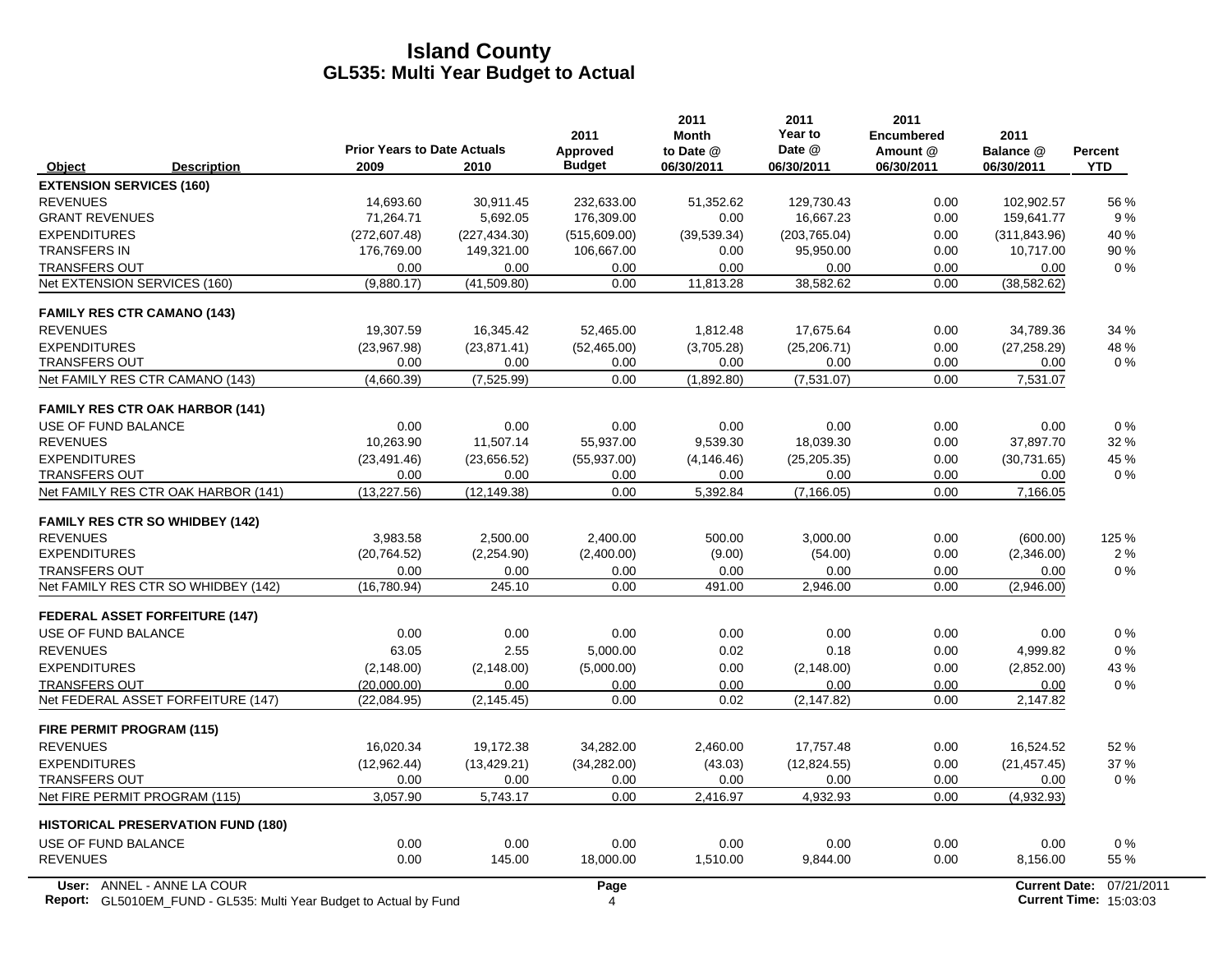|                               |                                           | <b>Prior Years to Date Actuals</b> |               | 2011<br>Approved | 2011<br><b>Month</b><br>to Date @ | 2011<br>Year to<br>Date @ | 2011<br><b>Encumbered</b><br>Amount @ | 2011<br>Balance @ | Percent    |
|-------------------------------|-------------------------------------------|------------------------------------|---------------|------------------|-----------------------------------|---------------------------|---------------------------------------|-------------------|------------|
| Object                        | <b>Description</b>                        | 2009                               | 2010          | <b>Budget</b>    | 06/30/2011                        | 06/30/2011                | 06/30/2011                            | 06/30/2011        | <b>YTD</b> |
| <b>EXPENDITURES</b>           |                                           | 0.00                               | (12,000.00)   | (18,000.00)      | 0.00                              | (17,500.00)               | 0.00                                  | (500.00)          | 97 %       |
| <b>TRANSFERS IN</b>           |                                           | 0.00                               | 0.00          | 0.00             | 0.00                              | 0.00                      | 0.00                                  | 0.00              | $0\%$      |
| <b>TRANSFERS OUT</b>          |                                           | 0.00                               | 0.00          | 0.00             | 0.00                              | (12,000.00)               | 0.00                                  | 12,000.00         | 0%         |
|                               | Net HISTORICAL PRESERVATION FUND (180)    | 0.00                               | (11, 855.00)  | 0.00             | 1,510.00                          | (19,656.00)               | 0.00                                  | 19,656.00         |            |
| <b>HOMELESS HOUSING (106)</b> |                                           |                                    |               |                  |                                   |                           |                                       |                   |            |
| USE OF FUND BALANCE           |                                           | 0.00                               | 0.00          | 0.00             | 0.00                              | 0.00                      | 0.00                                  | 0.00              | 0%         |
| <b>REVENUES</b>               |                                           | 133,534.60                         | 200,578.63    | 320,120.00       | 29,350.79                         | 185,197.63                | 0.00                                  | 134,922.37        | 58 %       |
| <b>GRANT REVENUES</b>         |                                           | 52,944.34                          | 47,853.93     | 142,998.00       | 27,585.81                         | 70,553.92                 | 0.00                                  | 72,444.08         | 49 %       |
| <b>EXPENDITURES</b>           |                                           | (125, 308.61)                      | (130, 745.76) | (460, 118.00)    | (26, 242.45)                      | (171, 514.13)             | 0.00                                  | (288, 603.87)     | 37 %       |
| <b>TRANSFERS OUT</b>          |                                           | 0.00                               | 0.00          | (3,000.00)       | 0.00                              | (1,587.40)                | 0.00                                  | (1,412.60)        | 53 %       |
| Net HOMELESS HOUSING (106)    |                                           | 61,170.33                          | 117,686.80    | 0.00             | 30,694.15                         | 82,650.02                 | 0.00                                  | (82,650.02)       |            |
|                               | <b>JOINT TOURISM PROMOTION (146)</b>      |                                    |               |                  |                                   |                           |                                       |                   |            |
| USE OF FUND BALANCE           |                                           | 0.00                               | 0.00          | 0.00             | 0.00                              | 0.00                      | 0.00                                  | 0.00              | $0\%$      |
| <b>REVENUES</b>               |                                           | 55.645.77                          | 63.385.97     | 180,000.00       | 23.523.03                         | 88.167.75                 | 0.00                                  | 91,832.25         | 49 %       |
| <b>EXPENDITURES</b>           |                                           | (120, 101.10)                      | (128, 494.05) | (180,000.00)     | (20, 712.89)                      | (118, 247.08)             | 0.00                                  | (61, 752.92)      | 66 %       |
|                               | Net JOINT TOURISM PROMOTION (146)         | (64, 455.33)                       | (65, 108.08)  | 0.00             | 2,810.14                          | (30.079.33)               | 0.00                                  | 30,079.33         |            |
|                               | <b>JUVENILE DETENTION CENTER (145)</b>    |                                    |               |                  |                                   |                           |                                       |                   |            |
| USE OF FUND BALANCE           |                                           | 0.00                               | 0.00          | 0.00             | 0.00                              | 0.00                      | 0.00                                  | 0.00              | $0\%$      |
| <b>REVENUES</b>               |                                           | 403.879.44                         | 375,649.40    | 728,050.00       | 59,984.66                         | 360,781.34                | 0.00                                  | 367,268.66        | 50 %       |
| <b>GRANT REVENUES</b>         |                                           | 0.00                               | 5,826.38      | 8,000.00         | 1,786.94                          | 4,082.80                  | 0.00                                  | 3,917.20          | 51 %       |
| <b>EXPENDITURES</b>           |                                           | (530, 762.53)                      | (566, 241.49) | (1,093,050.00)   | (87, 455.59)                      | (513, 297.31)             | 0.00                                  | (579, 752.69)     | 47 %       |
| <b>TRANSFERS IN</b>           |                                           | 0.00                               | 0.00          | 403,000.00       | 0.00                              | 403,000.00                | 0.00                                  | 0.00              | 100 %      |
| <b>TRANSFERS OUT</b>          |                                           | 0.00                               | (46,500.00)   | (46,000.00)      | 0.00                              | (45, 400.00)              | 0.00                                  | (600.00)          | 99 %       |
|                               | Net JUVENILE DETENTION CENTER (145)       | (126, 883.09)                      | (231, 265.71) | 0.00             | (25,683.99)                       | 209,166.83                | 0.00                                  | (209, 166.83)     |            |
|                               | <b>LOW-INCOME HOUSING SURCHARGE (105)</b> |                                    |               |                  |                                   |                           |                                       |                   |            |
| USE OF FUND BALANCE           |                                           | 0.00                               | 0.00          | 0.00             | 0.00                              | 0.00                      | 0.00                                  | 0.00              | $0\%$      |
| <b>REVENUES</b>               |                                           | 62,154.50                          | 51,610.53     | 124,536.00       | 6,915.50                          | 48,292.19                 | 0.00                                  | 76,243.81         | 39 %       |
| <b>EXPENDITURES</b>           |                                           | (18,000.00)                        | (45,069.00)   | (124, 536.00)    | (1,707.21)                        | (9,954.73)                | 0.00                                  | (114, 581.27)     | 8%         |
| <b>TRANSFERS OUT</b>          |                                           | 0.00                               | 0.00          | 0.00             | 0.00                              | 0.00                      | 0.00                                  | 0.00              | $0\%$      |
|                               | Net LOW-INCOME HOUSING SURCHARGE (105)    | 44.154.50                          | 6,541.53      | 0.00             | 5.208.29                          | 38.337.46                 | 0.00                                  | (38, 337.46)      |            |
| <b>MENTAL HEALTH (113)</b>    |                                           |                                    |               |                  |                                   |                           |                                       |                   |            |
| USE OF FUND BALANCE           |                                           | 0.00                               | 0.00          | 0.00             | 0.00                              | 0.00                      | 0.00                                  | 0.00              | $0\%$      |
| <b>REVENUES</b>               |                                           | 140,540.93                         | 138,373.56    | 326,157.00       | 2,017.12                          | 88,627.55                 | 0.00                                  | 237,529.45        | 27 %       |
| <b>GRANT REVENUES</b>         |                                           | 0.00                               | 0.00          | 0.00             | 11,529.86                         | 42,357.79                 | 0.00                                  | (42, 357.79)      | 0%         |
| <b>EXPENDITURES</b>           |                                           | (130, 934.05)                      | (119, 991.84) | (326, 157.00)    | (21, 158.14)                      | (137, 399.44)             | 0.00                                  | (188, 757.56)     | 42 %       |
| <b>TRANSFERS OUT</b>          |                                           | 0.00                               | 0.00          | 0.00             | 0.00                              | (3,968.50)                | 0.00                                  | 3,968.50          | 0%         |
| Net MENTAL HEALTH (113)       |                                           | 9,606.88                           | 18,381.72     | 0.00             | (7,611.16)                        | (10, 382.60)              | 0.00                                  | 10,382.60         |            |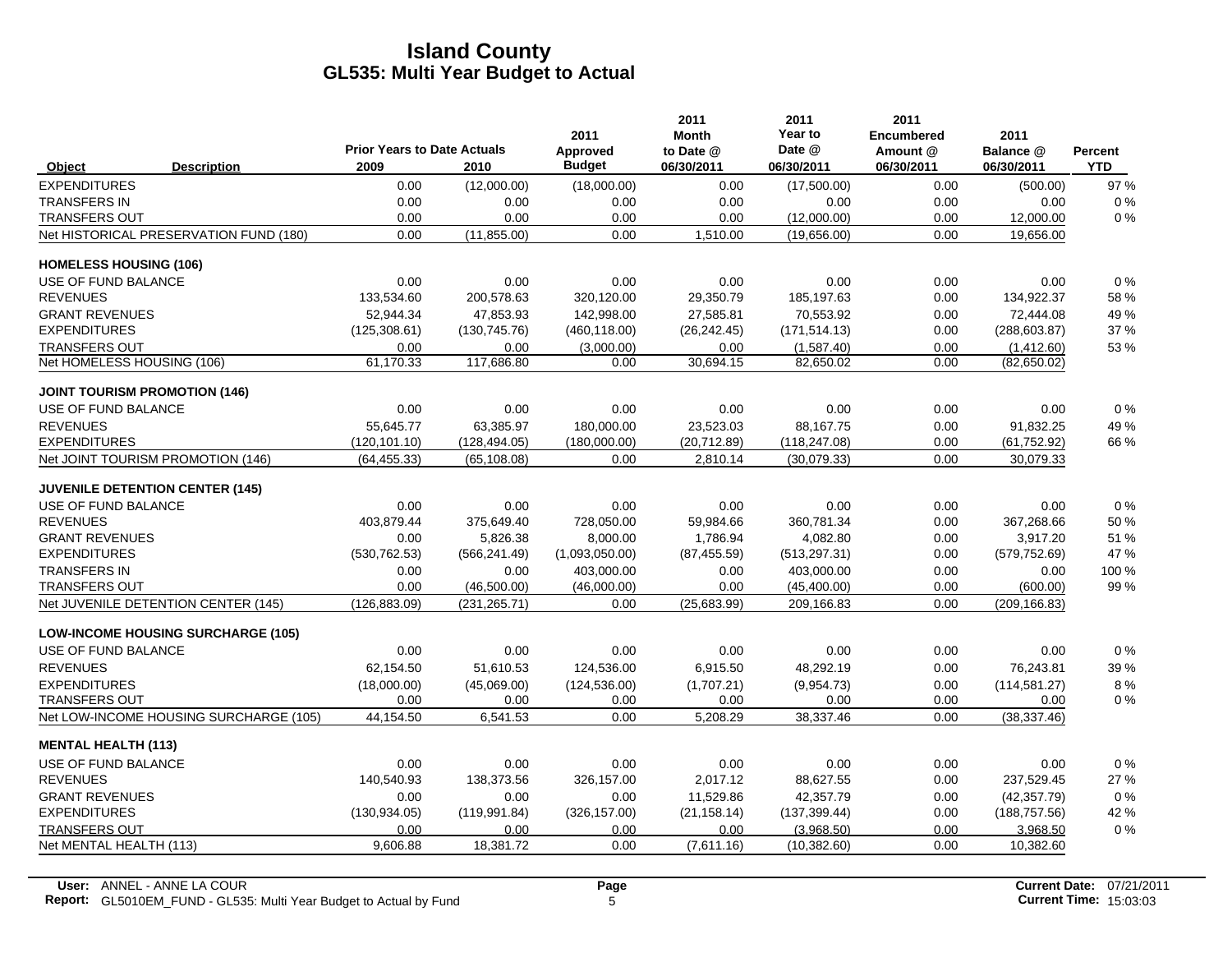|                           |                                          |                                            |                | 2011                      | 2011<br><b>Month</b>    | 2011<br>Year to      | 2011<br><b>Encumbered</b> | 2011                    |                       |
|---------------------------|------------------------------------------|--------------------------------------------|----------------|---------------------------|-------------------------|----------------------|---------------------------|-------------------------|-----------------------|
| Object                    | <b>Description</b>                       | <b>Prior Years to Date Actuals</b><br>2009 | 2010           | Approved<br><b>Budget</b> | to Date @<br>06/30/2011 | Date @<br>06/30/2011 | Amount @<br>06/30/2011    | Balance @<br>06/30/2011 | Percent<br><b>YTD</b> |
|                           | MH THERAPEUTIC COURT SALES TAX (126)     |                                            |                |                           |                         |                      |                           |                         |                       |
| USE OF FUND BALANCE       |                                          | 0.00                                       | 0.00           | 21,300.00                 | 0.00                    | 0.00                 | 0.00                      | 21,300.00               | $0\%$                 |
| <b>REVENUES</b>           |                                          | 389,762.30                                 | 368,628.89     | 741,683.00                | 59,795.73               | 360,945.85           | 0.00                      | 380,737.15              | 49 %                  |
| <b>GRANT REVENUES</b>     |                                          | 0.00                                       | 6,977.86       | 28.994.00                 | 12,220.00               | 22.125.60            | 0.00                      | 6,868.40                | 76 %                  |
| <b>EXPENDITURES</b>       |                                          | (193, 676.37)                              | (275, 507.77)  | (739, 177.00)             | (71, 752.98)            | (330, 973.82)        | 0.00                      | (408, 203.18)           | 45 %                  |
| <b>TRANSFERS IN</b>       |                                          | 7,936.50                                   | 0.00           | 0.00                      | 0.00                    | 0.00                 | 0.00                      | 0.00                    | 0%                    |
| <b>TRANSFERS OUT</b>      |                                          | 0.00                                       | (52,800.00)    | (52,800.00)               | 0.00                    | (53, 274.80)         | 0.00                      | 474.80                  | 101 %                 |
|                           | Net MH THERAPEUTIC COURT SALES TAX (126) | 204,022.43                                 | 47,298.98      | 0.00                      | 262.75                  | (1, 177.17)          | 0.00                      | 1,177.17                |                       |
| PATHS & TRAILS (137)      |                                          |                                            |                |                           |                         |                      |                           |                         |                       |
| <b>REVENUES</b>           |                                          | 0.00                                       | 0.00           | 0.00                      | 0.00                    | 0.00                 | 0.00                      | 0.00                    | 0%                    |
| <b>GRANT REVENUES</b>     |                                          | 0.00                                       | 10,365.68      | 159,000.00                | 0.00                    | 56,367.40            | 0.00                      | 102,632.60              | 35 %                  |
| <b>EXPENDITURES</b>       |                                          | (77, 954.89)                               | (39.579.63)    | (244,000.00)              | (252.41)                | (8,377.24)           | 0.00                      | (235, 622.76)           | 3%                    |
| <b>TRANSFERS IN</b>       |                                          | 0.00                                       | 0.00           | 85,000.00                 | 0.00                    | 0.00                 | 0.00                      | 85,000.00               | 0%                    |
| <b>TRANSFERS OUT</b>      |                                          | 0.00                                       | 0.00           | 0.00                      | 0.00                    | 0.00                 | 0.00                      | 0.00                    | $0\%$                 |
| Net PATHS & TRAILS (137)  |                                          | (77, 954.89)                               | (29, 213.95)   | 0.00                      | (252.41)                | 47,990.16            | 0.00                      | (47,990.16)             |                       |
|                           | <b>PUBLIC HEALTH POOLING (104)</b>       |                                            |                |                           |                         |                      |                           |                         |                       |
| USE OF FUND BALANCE       |                                          | 0.00                                       | 0.00           | 0.00                      | 0.00                    | 0.00                 | 0.00                      | 0.00                    | $0\%$                 |
| <b>REVENUES</b>           |                                          | 573,212.30                                 | 712,544.61     | 1,211,291.00              | 101,467.48              | 511,749.37           | 0.00                      | 699,541.63              | 42 %                  |
| <b>GRANT REVENUES</b>     |                                          | 564,258.84                                 | 519,755.83     | 1,160,340.00              | 141,558.70              | 560,207.77           | 0.00                      | 600,132.23              | 48 %                  |
| <b>EXPENDITURES</b>       |                                          | (1,392,131.49)                             | (1,491,267.22) | (2,611,152.00)            | (263,960.66)            | (1,400,562.38)       | 0.00                      | (1,210,589.62)          | 54 %                  |
| <b>TRANSFERS IN</b>       |                                          | 243,139.02                                 | 717,400.77     | 409,391.00                | 0.00                    | 425,274.00           | 0.00                      | (15,883.00)             | 104 %                 |
| <b>TRANSFERS OUT</b>      |                                          | (94,680.80)                                | (147, 967.00)  | (169, 870.00)             | 0.00                    | (114, 267.00)        | 0.00                      | (55,603.00)             | 67%                   |
|                           | Net PUBLIC HEALTH POOLING (104)          | (106, 202, 13)                             | 310,466.99     | 0.00                      | (20.934.48)             | (17, 598.24)         | 0.00                      | 17,598.24               |                       |
| <b>PUBLIC WORKS (139)</b> |                                          |                                            |                |                           |                         |                      |                           |                         |                       |
| USE OF FUND BALANCE       |                                          | 0.00                                       | 0.00           | 22,865.00                 | 0.00                    | 0.00                 | 0.00                      | 22,865.00               | 0%                    |
| <b>REVENUES</b>           |                                          | 0.00                                       | 0.00           | 650.00                    | 0.00                    | 0.00                 | 0.00                      | 650.00                  | 0%                    |
| <b>EXPENDITURES</b>       |                                          | (223, 530.25)                              | (213, 829.81)  | (445, 115.00)             | (33,939.04)             | (213, 722.49)        | 0.00                      | (231, 392.51)           | 48 %                  |
| <b>TRANSFERS IN</b>       |                                          | 198,022.56                                 | 419,912.00     | 421,600.00                | 0.00                    | 431,600.00           | 0.00                      | (10,000.00)             | 102 %                 |
| <b>TRANSFERS OUT</b>      |                                          | 0.00                                       | 0.00           | 0.00                      | 0.00                    | 0.00                 | 0.00                      | 0.00                    | 0%                    |
| Net PUBLIC WORKS (139)    |                                          | (25,507.69)                                | 206,082.19     | 0.00                      | (33,939.04)             | 217,877.51           | 0.00                      | (217, 877.51)           |                       |
|                           | <b>REET 1 CAPITAL IMPROVEMENTS (134)</b> |                                            |                |                           |                         |                      |                           |                         |                       |
| USE OF FUND BALANCE       |                                          | 0.00                                       | 0.00           | 600,000.00                | 0.00                    | 0.00                 | 0.00                      | 600,000.00              | 0%                    |
| <b>REVENUES</b>           |                                          | 233,566.89                                 | 331,982.42     | 600,000.00                | 43,504.72               | 264,744.70           | 0.00                      | 335,255.30              | 44 %                  |
| <b>EXPENDITURES</b>       |                                          | (73,603.67)                                | (37, 129.06)   | (1, 150, 700.00)          | (85,039.54)             | (123, 340.36)        | 0.00                      | (1,027,359.64)          | 11 %                  |
| <b>TRANSFERS IN</b>       |                                          | 0.00                                       | 0.00           | 0.00                      | 0.00                    | 0.00                 | 0.00                      | 0.00                    | $0\%$                 |
| <b>TRANSFERS OUT</b>      |                                          | (22, 350.00)                               | (46,900.00)    | (49,300.00)               | 0.00                    | (57,881.72)          | 0.00                      | 8,581.72                | 117%                  |
|                           | Net REET 1 CAPITAL IMPROVEMENTS (134)    | 137,613.22                                 | 247,953.36     | 0.00                      | (41, 534.82)            | 83,522.62            | 0.00                      | (83,522.62)             |                       |

#### **REET 2 CAPITAL FACILITIES (135)**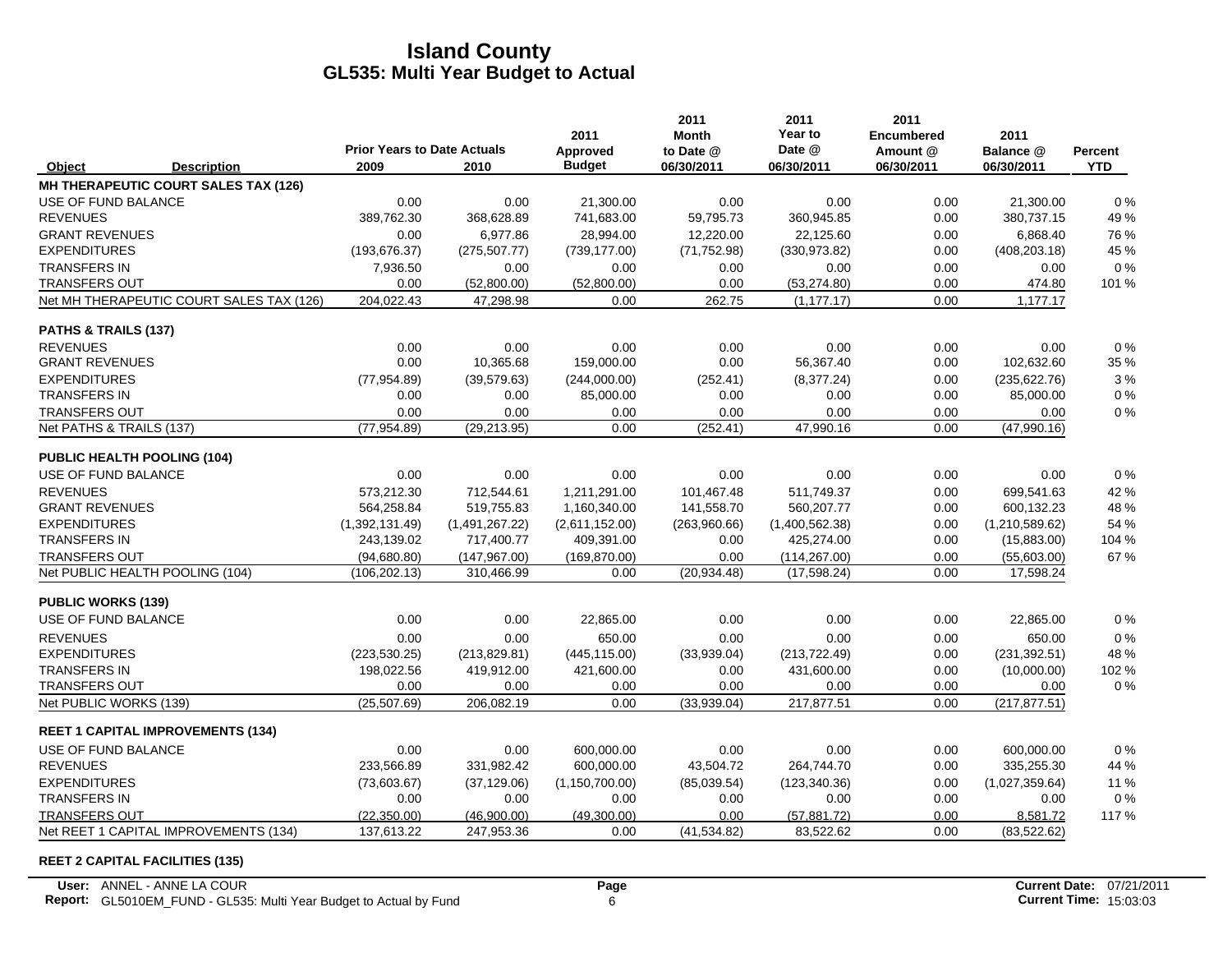|                                                                                                         | <b>Prior Years to Date Actuals</b> |                | 2011<br>Approved | 2011<br><b>Month</b><br>to Date @ | 2011<br>Year to<br>Date @ | 2011<br><b>Encumbered</b><br>Amount @ | 2011<br>Balance @    | <b>Percent</b>                              |
|---------------------------------------------------------------------------------------------------------|------------------------------------|----------------|------------------|-----------------------------------|---------------------------|---------------------------------------|----------------------|---------------------------------------------|
| <b>Description</b><br>Object                                                                            | 2009                               | 2010           | <b>Budget</b>    | 06/30/2011                        | 06/30/2011                | 06/30/2011                            | 06/30/2011           | <b>YTD</b>                                  |
| USE OF FUND BALANCE                                                                                     | 0.00                               | 0.00           | 294,505.00       | 0.00                              | 0.00                      | 0.00                                  | 294,505.00           | $0\%$                                       |
| <b>REVENUES</b>                                                                                         | 233,566.89                         | 331,982.43     | 600,000.00       | 43,504.72                         | 264,744.70                | 0.00                                  | 335,255.30           | 44 %                                        |
| <b>GRANT REVENUES</b>                                                                                   | 0.00                               | 0.00           | 0.00             | 0.00                              | 0.00                      | 0.00                                  | 0.00                 | 0%                                          |
| <b>EXPENDITURES</b>                                                                                     | (183, 529.85)                      | (177, 739.90)  | (707, 575.00)    | (103, 295.00)                     | (138, 325.46)             | 0.00                                  | (569, 249.54)        | 20%                                         |
| <b>TRANSFERS OUT</b>                                                                                    | (164, 202.00)                      | (153, 320.00)  | (186,930.00)     | 0.00                              | (186, 230.00)             | 0.00                                  | (700.00)             | 100 %                                       |
| Net REET 2 CAPITAL FACILITIES (135)                                                                     | (114, 164.96)                      | 922.53         | 0.00             | (59,790.28)                       | (59, 810.76)              | 0.00                                  | 59,810.76            |                                             |
| <b>REET ELECTRONIC TECHNOLOGY (150)</b>                                                                 |                                    |                |                  |                                   |                           |                                       |                      |                                             |
| <b>REVENUES</b>                                                                                         | 9,829.90                           | 111,277.36     | 22,000.00        | 0.00                              | 0.00                      | 0.00                                  | 22,000.00            | 0%                                          |
| <b>GRANT REVENUES</b>                                                                                   | 0.00                               | 0.00           | 0.00             | 0.00                              | 0.00                      | 0.00                                  | 0.00                 | $0\%$                                       |
| <b>EXPENDITURES</b>                                                                                     | 0.00                               | (102, 283, 14) | (22,000.00)      | 0.00                              | (121.33)                  | 0.00                                  | (21, 878.67)         | 1%                                          |
| <b>TRANSFERS OUT</b>                                                                                    | 0.00                               | 0.00           | 0.00             | 0.00                              | 0.00                      | 0.00                                  | 0.00                 | $0\%$                                       |
| Net REET ELECTRONIC TECHNOLOGY (150)                                                                    | 9,829.90                           | 8,994.22       | 0.00             | 0.00                              | (121.33)                  | 0.00                                  | 121.33               |                                             |
| <b>RURAL COUNTY SALES TAX (121)</b>                                                                     |                                    |                |                  |                                   |                           |                                       |                      |                                             |
| USE OF FUND BALANCE                                                                                     | 0.00                               | 0.00           | 991.600.00       | 0.00                              | 0.00                      | 0.00                                  | 991.600.00           | 0%                                          |
| <b>REVENUES</b>                                                                                         | 346,553.14                         | 332,567.89     | 725,400.00       | 52,752.35                         | 321,271.85                | 0.00                                  | 404,128.15           | 44 %                                        |
| <b>EXPENDITURES</b>                                                                                     | (33,500.00)                        | (205, 208.76)  | (1,714,300.00)   | (16,750.00)                       | (289, 462.13)             | 0.00                                  | (1,424,837.87)       | 17%                                         |
| <b>TRANSFERS OUT</b>                                                                                    | 0.00                               | (2,800.00)     | (2,700.00)       | 0.00                              | (2,700.00)                | 0.00                                  | 0.00                 | 100 %                                       |
| Net RURAL COUNTY SALES TAX (121)                                                                        | 313,053.14                         | 124,559.13     | 0.00             | 36,002.35                         | 29,109.72                 | 0.00                                  | (29, 109.72)         |                                             |
| <b>STORM &amp; SURFACE WATER UTILITY (144)</b>                                                          |                                    |                |                  |                                   |                           |                                       |                      |                                             |
| USE OF FUND BALANCE                                                                                     | 0.00                               | 0.00           | 0.00             | 0.00                              | 0.00                      | 0.00                                  | 0.00                 | 0%                                          |
| <b>REVENUES</b>                                                                                         | 2,060.79                           | 78.69          | 110.00           | 2.40                              | 20.01                     | 0.00                                  | 89.99                | 18%                                         |
| <b>EXPENDITURES</b>                                                                                     | (3,548.57)                         | (3,306.01)     | (26,040.00)      | (2,917.93)                        | (2,973.13)                | 0.00                                  | (23,066.87)          | 11 %                                        |
| <b>TRANSFERS IN</b>                                                                                     | 3,210.00                           | 6,420.00       | 25,930.00        | 0.00                              | 25,930.00                 | 0.00                                  | 0.00                 | 100 %                                       |
| Net STORM & SURFACE WATER UTILITY (144)                                                                 | 1,722.22                           | 3,192.68       | 0.00             | (2,915.53)                        | 22,976.88                 | 0.00                                  | (22, 976.88)         |                                             |
| TREASURER'S M & O (116)                                                                                 |                                    |                |                  |                                   |                           |                                       |                      |                                             |
| USE OF FUND BALANCE                                                                                     | 0.00                               | 0.00           | 30,171.00        | 0.00                              | 0.00                      | 0.00                                  | 30,171.00            | 0%                                          |
| <b>REVENUES</b>                                                                                         | 15,012.64                          | 16,925.62      | 38,010.00        | 4,064.36                          | 17,098.41                 | 0.00                                  | 20,911.59            | 45 %                                        |
| <b>EXPENDITURES</b>                                                                                     | (12, 945.31)                       | (15, 537.47)   | (68, 181.00)     | (3,546.91)                        | (22,617.95)               | 0.00                                  | (45, 563.05)         | 33 %                                        |
| <b>TRANSFERS OUT</b>                                                                                    | 0.00                               | 0.00           | 0.00             | 0.00                              | 0.00                      | 0.00                                  | 0.00                 | $0\%$                                       |
| Net TREASURER'S M & O (116)                                                                             | 2,067.33                           | 1,388.15       | 0.00             | 517.45                            | (5,519.54)                | 0.00                                  | 5,519.54             |                                             |
| <b>TRIAL COURT IMPROVEMENT (157)</b>                                                                    |                                    |                |                  |                                   |                           |                                       |                      |                                             |
| <b>REVENUES</b>                                                                                         | 250.65                             | 66.87          | 5,000.00         | 10.49                             | 11,898.20                 | 0.00                                  | (6,898.20)           | 238 %                                       |
| <b>EXPENDITURES</b>                                                                                     | (1,904.46)                         | (5,380.65)     | (5,000.00)       | 0.00                              | (2,535.08)                | 0.00                                  | (2,464.92)           | 51 %                                        |
| Net TRIAL COURT IMPROVEMENT (157)                                                                       | (1,653.81)                         | (5,313.78)     | 0.00             | 10.49                             | 9,363.12                  | 0.00                                  | (9,363.12)           |                                             |
| <b>VETERANS ASSISTANCE (107)</b>                                                                        |                                    |                |                  |                                   |                           |                                       |                      |                                             |
| USE OF FUND BALANCE                                                                                     | 0.00                               | 0.00           | 84,988.00        | 0.00                              | 0.00                      | 0.00                                  | 84,988.00            | 0%                                          |
| <b>REVENUES</b>                                                                                         | 2,488.44                           | 1,923.04       | 35,030.00        | 21.22                             | 602.44                    | 0.00                                  | 34,427.56            | 2%                                          |
| User: ANNEL - ANNE LA COUR<br><b>Report:</b> GL5010EM FUND - GL535: Multi Year Budget to Actual by Fund |                                    |                | Page<br>7        |                                   |                           |                                       | <b>Current Date:</b> | 07/21/2011<br><b>Current Time: 15:03:03</b> |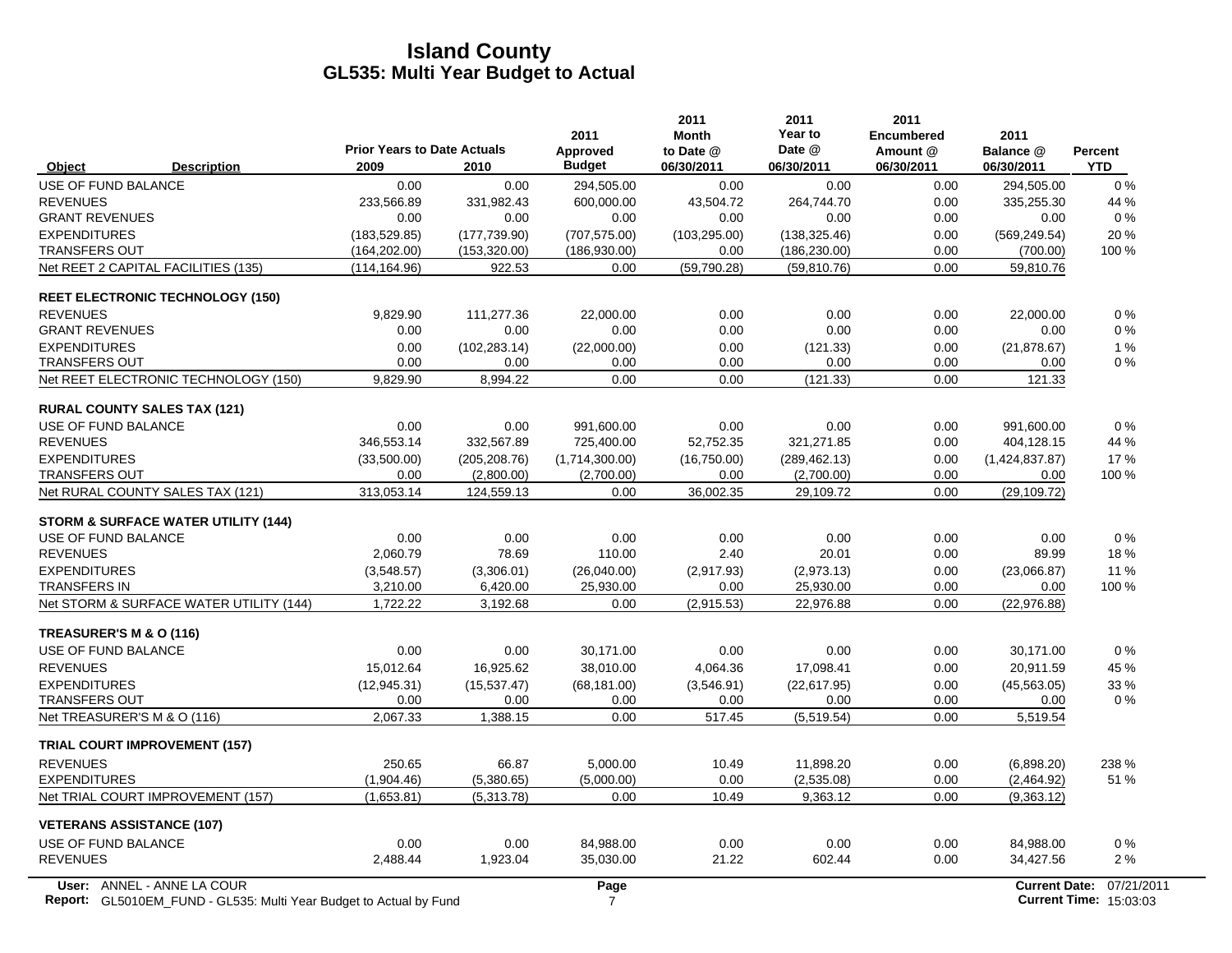|                                       | <b>Prior Years to Date Actuals</b> |              | 2011<br>Approved | 2011<br>Month<br>to Date @ | 2011<br>Year to<br>Date @ | 2011<br><b>Encumbered</b><br>Amount @ | 2011<br>Balance @ | Percent |
|---------------------------------------|------------------------------------|--------------|------------------|----------------------------|---------------------------|---------------------------------------|-------------------|---------|
| Object<br><b>Description</b>          | 2009                               | 2010         | <b>Budget</b>    | 06/30/2011                 | 06/30/2011                | 06/30/2011                            | 06/30/2011        | YTD.    |
| <b>EXPENDITURES</b>                   | (22,056.82)                        | (45,376.59)  | (117, 518.00)    | (6,095.87)                 | (38,084.76)               | 0.00                                  | (79, 433.24)      | 32 %    |
| <b>TRANSFERS OUT</b>                  | 0.00                               | 0.00         | (2,500.00)       | 0.00                       | (1,587.40)                | 0.00                                  | (912.60)          | 63 %    |
| Net VETERANS ASSISTANCE (107)         | (19,568.38)                        | (43, 453.55) | 0.00             | (6,074.65)                 | (39,069.72)               | 0.00                                  | 39,069.72         |         |
| <b>WATER QUALITY ASSISTANCE (149)</b> |                                    |              |                  |                            |                           |                                       |                   |         |
| <b>REVENUES</b>                       | 3.882.94                           | 41,097.34    | 242.130.00       | 764.45                     | 13,963.82                 | 0.00                                  | 228,166.18        | 6 %     |
| <b>GRANT REVENUES</b>                 | 7.500.00                           | 0.00         | 100.000.00       | 0.00                       | 13.153.60                 | 0.00                                  | 86,846.40         | 13%     |
| <b>EXPENDITURES</b>                   | (40,012.23)                        | (68, 311.95) | (342, 130.00)    | (34,707.50)                | (109.956.27)              | 0.00                                  | (232, 173.73)     | 32 %    |
| <b>TRANSFERS IN</b>                   | 0.00                               | 0.00         | 0.00             | 0.00                       | 0.00                      | 0.00                                  | 0.00              | $0\%$   |
| <b>TRANSFERS OUT</b>                  | 0.00                               | 0.00         | 0.00             | 0.00                       | 0.00                      | 0.00                                  | 0.00              | $0\%$   |
| Net WATER QUALITY ASSISTANCE (149)    | (28,629.29)                        | (27, 214.61) | 0.00             | (33,943.05)                | (82,838.85)               | 0.00                                  | 82,838.85         |         |
| <b>Grand Total All Funds</b>          | 3.632.775.70                       | 2.936.432.97 | 10.190.00        | (74.041.05)                | 3.513.840.31              | 0.00                                  | (3,503,650.31)    |         |